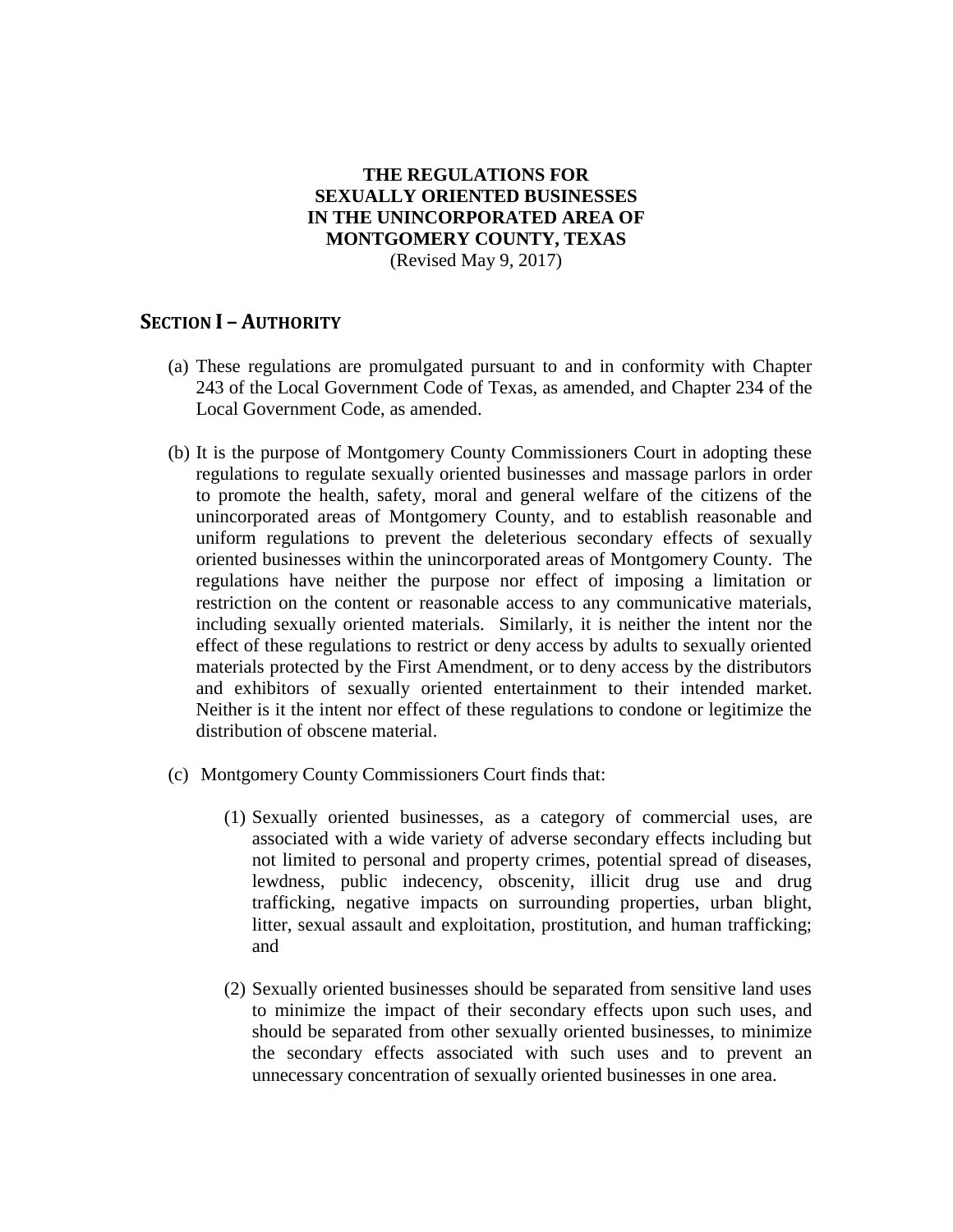(d) These regulations do not legalize anything prohibited under the Texas Penal Code and any other law or regulation.

#### **SECTION II – ADMINISTRATION**

- (a) The Commissioners Court of Montgomery County designates and directs the Montgomery County Sheriff or his duly authorized agent to investigate, deny, issue, attach conditions, suspend and revoke Sexually Oriented Business Permits (SOBPs) pursuant to the above authority and these regulations. An appeal shall not automatically stay the effect of the Sheriff's determination.
- (b) Pursuant to Section 243.007(c) of the Local Government Code, as amended, the District Court has jurisdiction over a suit which arises from the denial, suspension, or revocation of a SOBP.

### **SECTION III – AREA COVERED BY REGULATIONS**

- (a) These regulations apply to enterprises located in the extraterritorial jurisdiction of any city and the unincorporated areas of Montgomery County.
- (b) Incorporated cities or towns in Montgomery County that execute cooperative agreements with Montgomery County and adopt ordinances substantially similar to these regulations may utilize the permitting procedures set out herein. The incorporated city or town may adopt different distancing restrictions than those contained in these regulations and shall support its distancing restrictions by a finding that there are locations within the incorporated area which are available for use as sexually oriented enterprises under the designated distance.

#### **SECTION IV – DEFINITIONS**

As used in these regulations:

- (a) Adult Arcade: shall mean an enterprise the public is allowed or invited where image producing devices are maintained to show images to five or fewer persons per device at any one time and where the images so displayed are distinguished or characterized by the depiction or description of specified sexual activities or specified anatomical areas as defined in these regulations. Devices covered in this definition include machines that produce still or motion pictures, are coin or slug-operated, are electronically or mechanically controlled, and include computer monitors.
- (b) Adult Bookstore or Adult Video Store: shall mean an enterprise which, as one of its principal business activities, offers for sale or rental, for any form of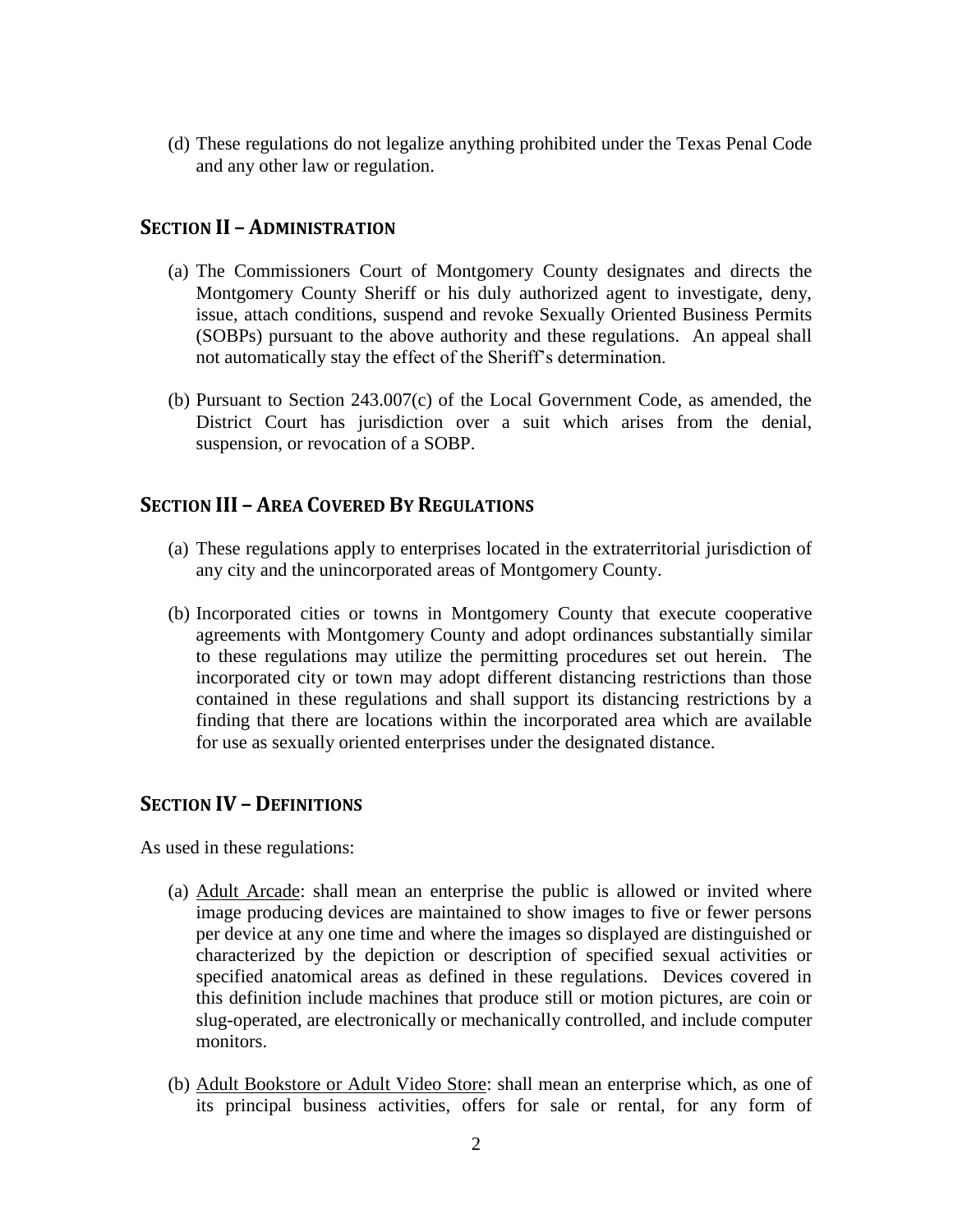consideration, any one or more of the following: books, magazines, periodicals or other printed matter, photographs, films, motion pictures, video cassettes or video reproductions, computer programs, slides, instruments, devices, paraphernalia, compact discs, digital video discs or other visual representations that depict or describe specified sexual activities or specified anatomical areas as defined in these regulations.

- (c) Adult Cabaret: shall mean a nightclub, bar, juice bar, restaurant, bottle club, bikini bar or other enterprise, whether or not alcoholic beverages are served, that features:
	- (1) persons who appear semi-nude or nude;
	- (2) live performances which are characterized by the exposure of specified anatomical areas or specified sexual activities; or
	- (3) films, motion pictures, computer simulations, videos, slides or other reproductions which are characterized by the depiction of or description of specified anatomical areas or specified sexual activities.
- (d) Adult Lounge: shall mean an adult cabaret, as defined above, which is permitted or licensed by the Texas Alcoholic Beverage Code, where alcoholic beverages may be served or sold.
- (e) Adult Motel: shall mean a hotel, motel or similar enterprise that:
	- (1) offers accommodations to the public for any form of consideration and provides customers with closed-circuit television transmissions, films, motion pictures, video cassettes, slides or other reproductions that are characterized by the depiction or description of specified sexual activities or specified anatomical areas as defined in these regulations; and
	- (2) offers a sleeping room for rent for a period of time that is less than ten (10) hours or allows a tenant or occupant of a sleeping room to sub-rent the room for a period of time that is less than ten (10) hours.
- (f) Adult Motion Picture Theatre or Adult Movie Theatre: shall mean an enterprise that contains a room with a screen or projection area for customers to view films, motion pictures, videocassettes, digital video discs, slides, any electronically produced media or similar photographic reproductions depicting, describing or relating to specified sexual activities or specified anatomical areas or intended to provide sexual stimulation or sexual gratification.
- (g) Adult Theatre: shall mean a theatre, concert hall, auditorium or similar enterprise that regularly features live performances characterized by the exposure of specified anatomical areas as defined in these regulations.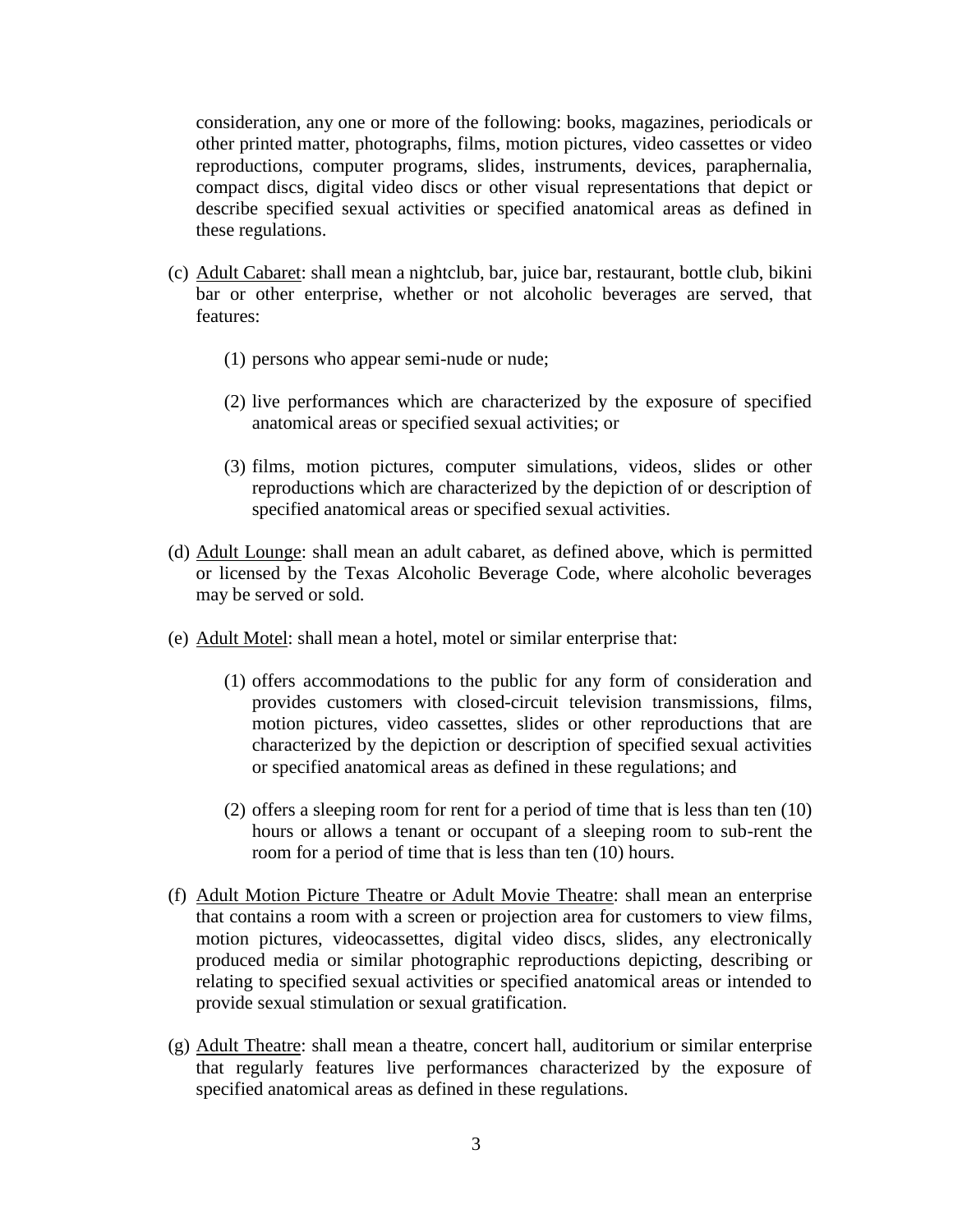- (h) Allow: shall mean to let happen, cause, suffer, or permit, including failure to prevent.
- (i) Applicant: shall mean the individual or entity submitting the application for a SOBP. Where appropriate, this includes a designated agent of the applicant.
- (j) Cashier: shall mean any employee who handles cash or any other form of payment from clients of an enterprise for services or products provided.
- (k) Child Care Facility: shall mean a facility used as a day nursery, children's boarding home, child placement agency, or other place for the care or custody of children under fifteen (15) years of age, licensed by the State of Texas pursuant to Chapter 42 of the Texas Human Resource Code.
- (l) Church or Place of Religious Worship: shall mean a facility, including all structures and grounds, at which persons regularly assemble for worship, intended primarily for purposes connected with faith or for spreading a form of belief.
- (m) City: shall mean an incorporated city, town or village.
- (n) Commissioners Court: shall mean the Commissioners Court of Montgomery County.
- (o) Conduct Business: shall mean a person who does one or more of the following:
	- (1) Operates a cash register, cash drawer or other depository on the premises of the enterprise where cash funds, records of cash and credit card transactions are kept;
	- (2) Displays or takes orders from customers for any merchandise, goods, entertainment or other services offered on the premises of the enterprise;
	- (3) Delivers or provides to customers any merchandise, goods, entertainment, or other services offered on the premises of the enterprise;
	- (4) Acts as a door attendant to regulate entry into the enterprise;
	- (5) Supervises or manages other persons in the performance of activities on the premises of the enterprise; or
	- (6) Anyone who causes another to do any of the foregoing activities on the premises of the enterprise.
- (p) County: shall mean Montgomery County, Texas.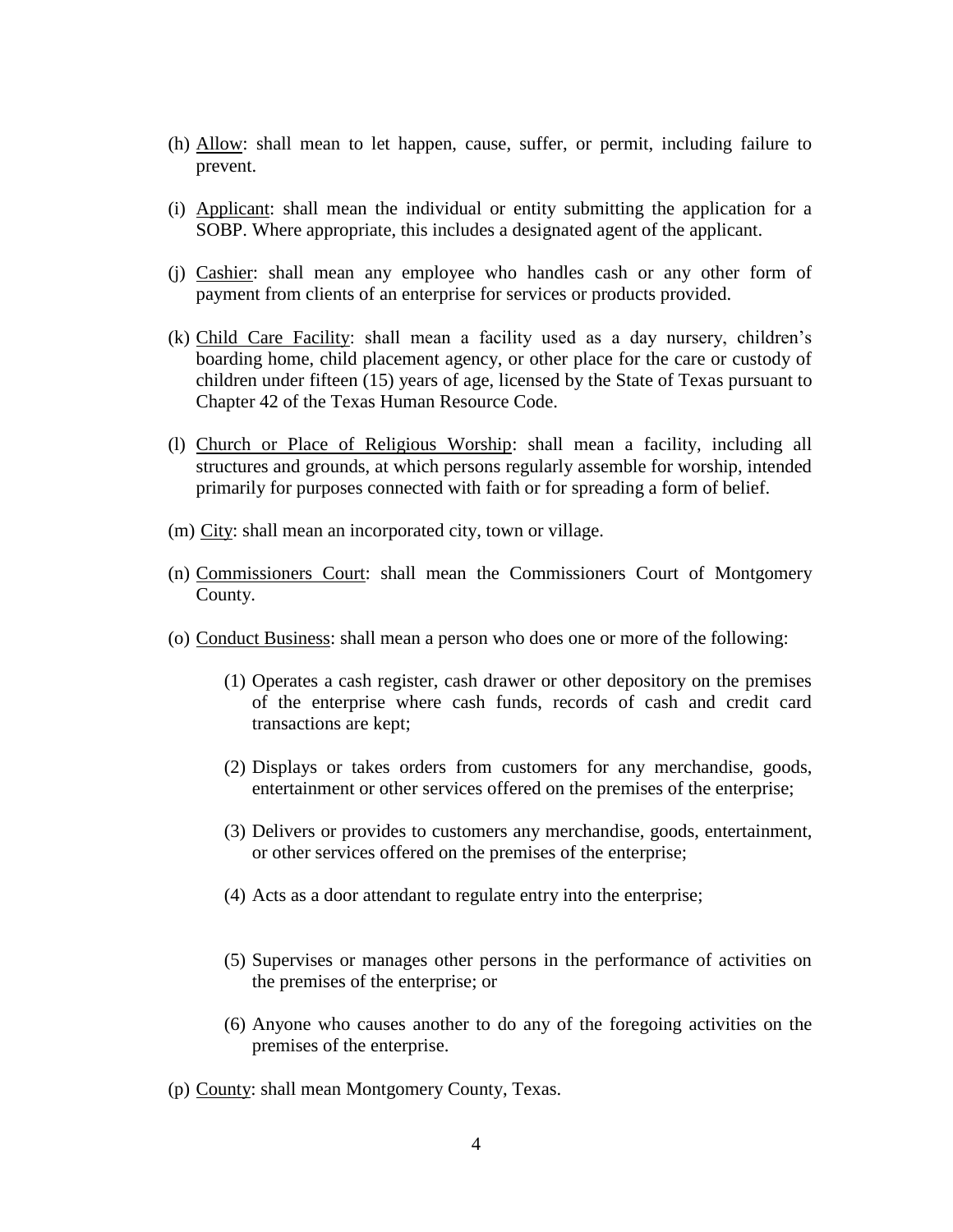- (q) Customer: shall mean any person, patron, or client including members of the public or club members invited to a Class I enterprise. This definition does not include employees required to have a Class II permit.
- (r) Dwelling: shall mean a house, duplex, apartment, townhouse, condominium, mobile home, or any other building used as a residence.
- (s) Employee: shall mean a person who works for or conducts business in a sexually oriented business, a person who receives or expects to receive compensation from the operator or customers of the sexually oriented business and shall include but is not limited to operators, managers, clerks, dancers, models, entertainers, food and beverage workers, servers, door persons, bouncers, and cashiers. It is expressly intended that this definition include employer-employee relationships, independent contractor relationships, agency relationships and any other arrangement whereby the "employee" has an expectation of receiving compensation, tips or other benefits from the sexually oriented business or its customers in exchange for services performed on the premises. Employee does not include a person exclusively on the premises for repair or maintenance of the premises or for the delivery of goods to the premises.
- (t) Escort: shall mean an individual who, for consideration, agrees or offers to privately model, dance or perform for another person, or to act as a private companion, guide or date for another person and offers a service intended to provide sexual stimulation or sexual gratification.
- (u) Escort Agency: shall mean a business that, for consideration, furnishes, offers to furnish or advertises to furnish escorts as one of its primary business purposes and offers a service intended to provide sexual stimulation or sexual gratification.
- (v) Enterprise: an organization, venture, individual, sole proprietorship, partnership, corporation, limited liability company, association, union, other legal entity, or group of individuals associated in fact, that have related activities, unified operation or common control, and a common business purpose.
- (w)Fire Marshal: shall mean the Montgomery County Fire Marshal or the Montgomery County Fire Marshal's designated agent.
- (x) Hospital: shall mean a building used to provide in-patient medical care for the sick or injured and licensed pursuant to the Texas Hospital Licensing Law, Chapter 241 of the Texas Health and Safety Code, or operated by the Federal Government.
- (y) Interested Party: shall include the applicant; any person who owns or leases real property within fifteen hundred (1500) feet of an enterprise; and any official who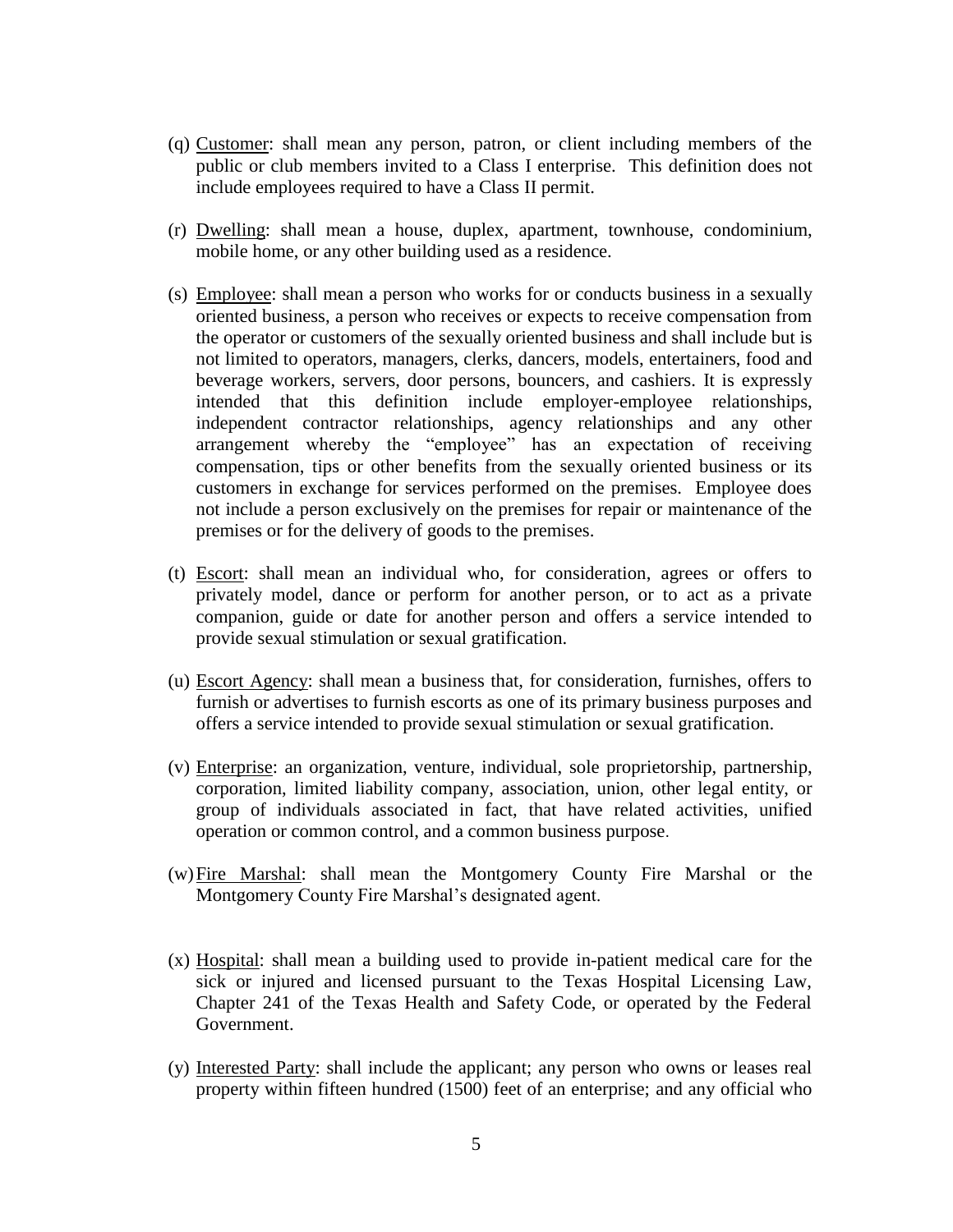is elected by the residents of Montgomery County including the Montgomery County Sheriff but specifically excepting all magistrates elected in Montgomery County.

- (z) Live Exhibition: shall mean a live performance by one or more individuals in front of at least one customer, including but not limited to dancing, modeling, sword swallowing, juggling, acrobatic acts, wrestling, pantomime, role playing, encounter session, singing, striptease, play, skit, reading, revue, fashion show, or musical rendition.
- (aa) Manager: shall mean any person who supervises, directs, controls or manages any employee of an enterprise or any other person who conducts any business in an enterprise with respect to any activity conducted on the premises, including any on-site manager.
- (bb) Massage Parlor: shall mean a business that advertises or conveys a message, express or implied, that massage services are provided and allows:
	- (1) a customer to receive massage services by a person who is nude, as defined in section 234.101(2) of the Local Government Code;
	- (2) a person to engage in sexual contact for compensation, with sexual contact defined in 234.101(2) of the Local Government Code; or
	- (3) a person to provide massage services in clothing intended to arouse or gratify the sexual desire of any person.
- (cc) Nude: entirely unclothed or clothed in a manner that leaves uncovered or visible through less than fully opaque clothing any portion of the breasts below the top of the areola of the breasts or any portion of the genitals or buttocks.
- (dd) On-Site Manager: shall mean a person responsible, on a temporary or permanent basis, for supervision of the operation, monitoring and observing of all areas of the enterprise to which customers enter during regular business hours.
- (ee) Opaque: shall mean not transparent to any degree; an opaque article of clothing completely blocks visibility to the underlying skin; not see-through.
- (ff) Operate: shall mean to cause to function or to put or keep in a state of doing business.
- (gg) Operator: shall mean any person on the premises of the enterprise who operates or is authorized to manage the enterprise, whether or not that person is an owner, part-owner or licensee of the enterprise.
- (hh) Owner: shall mean the proprietor of an enterprise if a sole proprietorship; all general partners of an enterprise that is a partnership; a member of a limited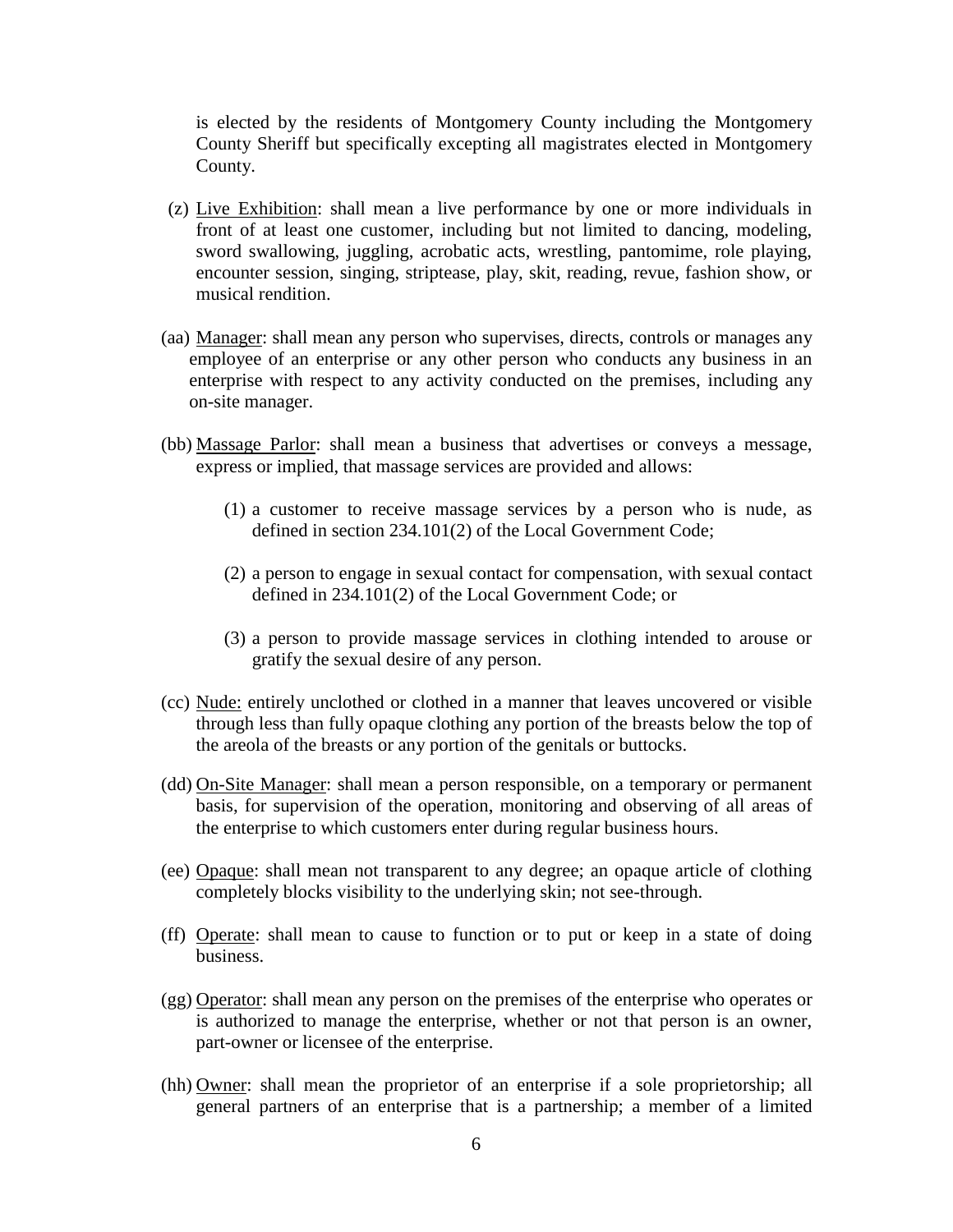liability company; or the corporation and all officers, directors, and persons holding fifty percent (50%) or more of the outstanding shares of an enterprise if a corporation; and a person is considered an owner of an enterprise for purposes of these regulations if the person:

- (1) takes out a lease for an enterprise;
- (2) opens an account for utilities for an enterprise;
- (3) receives a certificate of compliance for the building;
- (4) receives the profits of an enterprise;
- (5) pays for an advertisement for an enterprise;
- (6) signs for an alarm permit for an enterprise;
- (7) signs for a license issued by the Texas Alcoholic Beverage Commission to the enterprise.
- (ii) Peace Officer: shall mean a peace officer as described in Article 2.12 of the Code of Criminal Procedure having jurisdiction in the unincorporated areas of Montgomery County.
- (jj) Person: shall mean an individual, proprietorship, partnership, corporation, limited liability company, association, or other legal entity.
- (kk) Premises: shall mean the real property where the enterprise is located, and all appurtenances, buildings, grounds, private walkways, and parking lots adjacent to the enterprise.
- (ll) Principal business activity: shall exist where the enterprise has a substantial portion of:
	- (1) displayed merchandise consists of said items;
	- (2) wholesale value of displayed merchandise consists of said items;
	- (3) retail value of displayed merchandise consists of said items;
	- (4) revenues from the sale or rental, for any form of consideration of said items; or
	- (5) interior business space for the sale or rental of said items.
- (mm) Public Building: shall mean a building used by Federal, State or local government that is open to the public.
- (nn) Public Park: shall mean a tract of land dedicated to public use and accessible to the public for recreational purposes, not including public roads, walkways, easements and right-of-ways.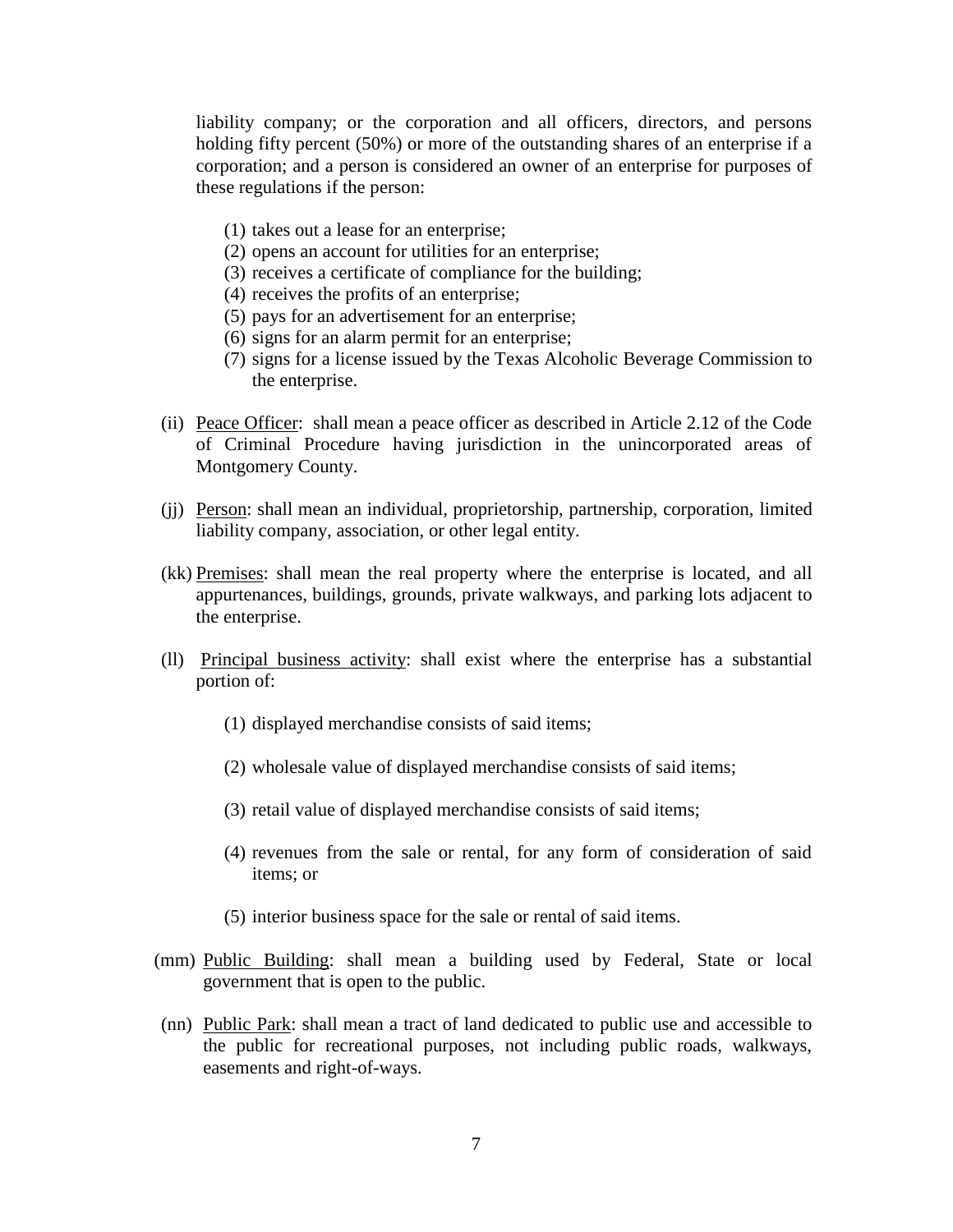- (oo) Regulations: shall mean regulations of Montgomery County, Texas for the operation of sexually oriented businesses and massage parlors.
- (pp) Regularly: shall mean consistent and repeated doing of the act so described.
- (qq) School: shall mean a facility, including all attached playgrounds, dormitories, stadiums, and other appurtenances which are part of the facility used for the primary purpose of instruction or education, including primary and secondary schools, colleges, and universities both public and private.
- (rr) Semi-Nude: shall mean the showing of the female breast below a horizontal line across the top of the areola and extending across the width of the breast at that point, or the showing of the male or female buttocks. This definition includes the lower portion of the female breast, but shall not include any portion of the cleavage of the female breasts exhibited by a bikini, dress, blouse, shirt, leotard or similar apparel provided the areola is not exposed in whole or in part.
- (ss) Server: shall mean an individual who serves customers food or beverages in an enterprise, including waiters, waitresses, hosts, hostesses and bartenders.
- (tt) Sexual contact: shall include:

(1) any touching of any part of the genitalia or anus;

(2) any touching of the breasts of a female without the written consent of the female;

(3) any offer or agreement to engage in any activity described in (1) or (2) above;

(4) kissing without the consent of both persons;

(5) deviate sexual intercourse, sexual contact, sexual intercourse, indecent exposure, sexual assault, prostitution, and promotions of prostitution as described in Chapters 21, 22, and 43, Penal Code, or any offer or agreement to engage in such activities;

(6) any behavior, gesture, or expression that may reasonably be interpreted as inappropriately seductive or sexual; or

(7) sexual comments about or to a client, including sexual comments about a person's body.

(uu) Sexual Device: shall mean any three dimensional object designed and marketed for stimulation of the male or female genitals, anus, female breast, or for sadomasochistic use or abuse of oneself or others and shall include but not be limited to devices such as dildos, vibrators, penis pumps, and physical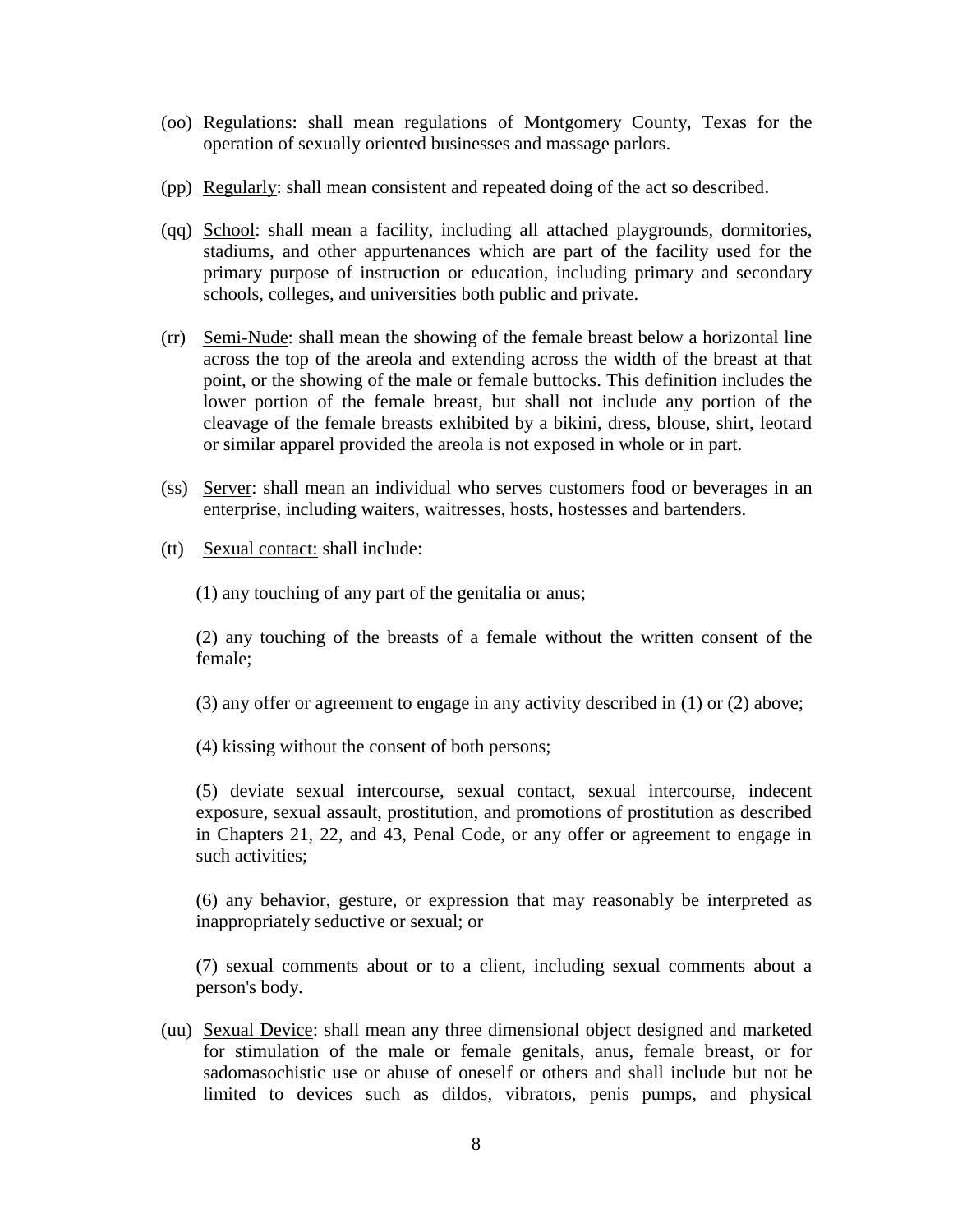representations of the human genital organs. This definition does not include devices primarily intended for protection against sexually transmitted diseases or for preventing pregnancy or devices primarily intended for medical or healthcare use.

- (vv) Sexual Device Shop: shall mean a commercial establishment that regularly features sexual devices. This definition does not include any pharmacy, drug store, medical clinic, or establishment primarily dedicated to providing medical or healthcare products or services.
- (ww) Sexually Oriented Business: shall mean a sex parlor, nude studio, modeling studio, love parlor, adult bookstore, adult movie theater, adult video arcade, adult movie arcade, adult video store, adult motel, or other enterprise the primary business of which is the offering of a service or the selling, renting, or exhibiting of sexual devices or any other items intended to provide sexual stimulation or sexual gratification to the customer. A massage parlor, as defined in these regulations, is not a sexually oriented business and may not be licensed under these regulations.
- (xx) Modeling Studio: shall mean an enterprise where for any form of consideration, a person models semi-nude or nude, or displays specified anatomical areas for other persons to sketch, draw, paint, sculpt, photograph, or similarly depict or observe.
- (yy) Sexual Encounter Center: shall mean a commercial enterprise that as one of the primary business purposes offers for any form of consideration:
	- (1) Physical contact in the form of wrestling or tumbling between persons of the opposite sex; or
	- (2) Activities between male and female persons and/or persons of the same sex when one or more of the persons is semi-nude or nude.
- (zz) Sheriff: shall mean the Sheriff of Montgomery County, Texas or the Sheriff of Montgomery County's designated agent.
- (aaa) Specified Anatomical Areas: shall mean human genitals, pubic region, pubic hair, buttock, or female breasts.
- (bbb) Specified Sexual Activities: shall mean any of the following:
	- (1) Fondling or erotic touching of human genitals, pubic regions, buttocks, anus or female breasts, whether clothed or nude;
	- (2) Sex acts, actual or simulated, intercourse, oral copulation, or sodomy;
	- (3) Masturbation, actual or simulated; or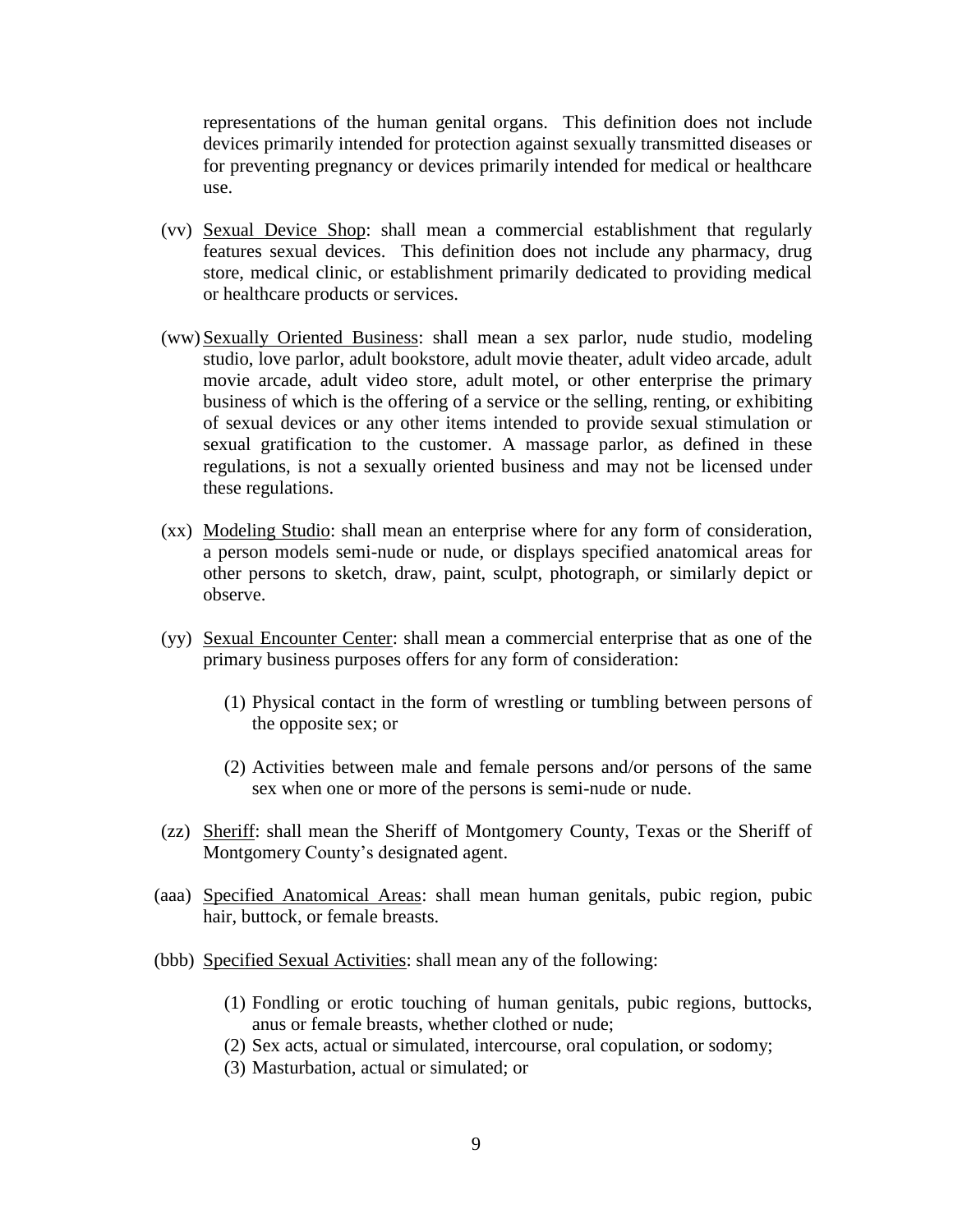- (4) Excretory functions in connection with any of the activities set forth in (1) through (3) above.
- (ccc) Substantial: shall mean at least thirty-five (35%) of the item(s) so modified.
- (ddd) Transfer of Ownership or Control: shall mean:
	- (1) the sale, lease or sublease of the enterprise;
	- (2) The transfer of securities which constitute a controlling interest in the enterprise, whether by sale, exchange, gift or other means.

## **SECTION V – SEXUALLY ORIENTED BUSINESS PERMIT (SOBP) REQUIRED**

- (a) Sexually Oriented Business- No person shall conduct business as a sexually oriented business at any location in the areas of Montgomery County subject to these regulations without a valid Class I SOBP issued in accordance with these regulations. A separate application and SOBP shall be required for each enterprise. Each physical address or location of an enterprise is a separate enterprise for the purposes of these regulations.
- (b) Employees- All employees, operators, and owners, as defined in these regulations shall be required to obtain a Class II SOBP and badge number in order to conduct business or work for a sexually oriented business, except that a person who holds a Class I SOBP shall not also be required to obtain a Class II SOBP.
- (c) Violation- A sexually oriented business is in violation of these regulations if it operates without a Class I SOBP or it allows employees, operators, and other persons to conduct business or work in the enterprise without the Class II SOBP required by these regulations. All owners or enterprise operators are individually responsible for ensuring the Class I and Class II SOBPs are in compliance with these regulations regardless of the amount of time each has been either an owner or enterprise operator.
- (d) Massage Parlors- Massage parlors are prohibited in Montgomery County and shall not be eligible to receive a sexually oriented business permit.

### **SECTION VI – DISPLAY OF PERMIT**

(a) Sexually oriented businesses must display a valid Class I SOBP at all times in an open and conspicuous place in the enterprise for which it was issued.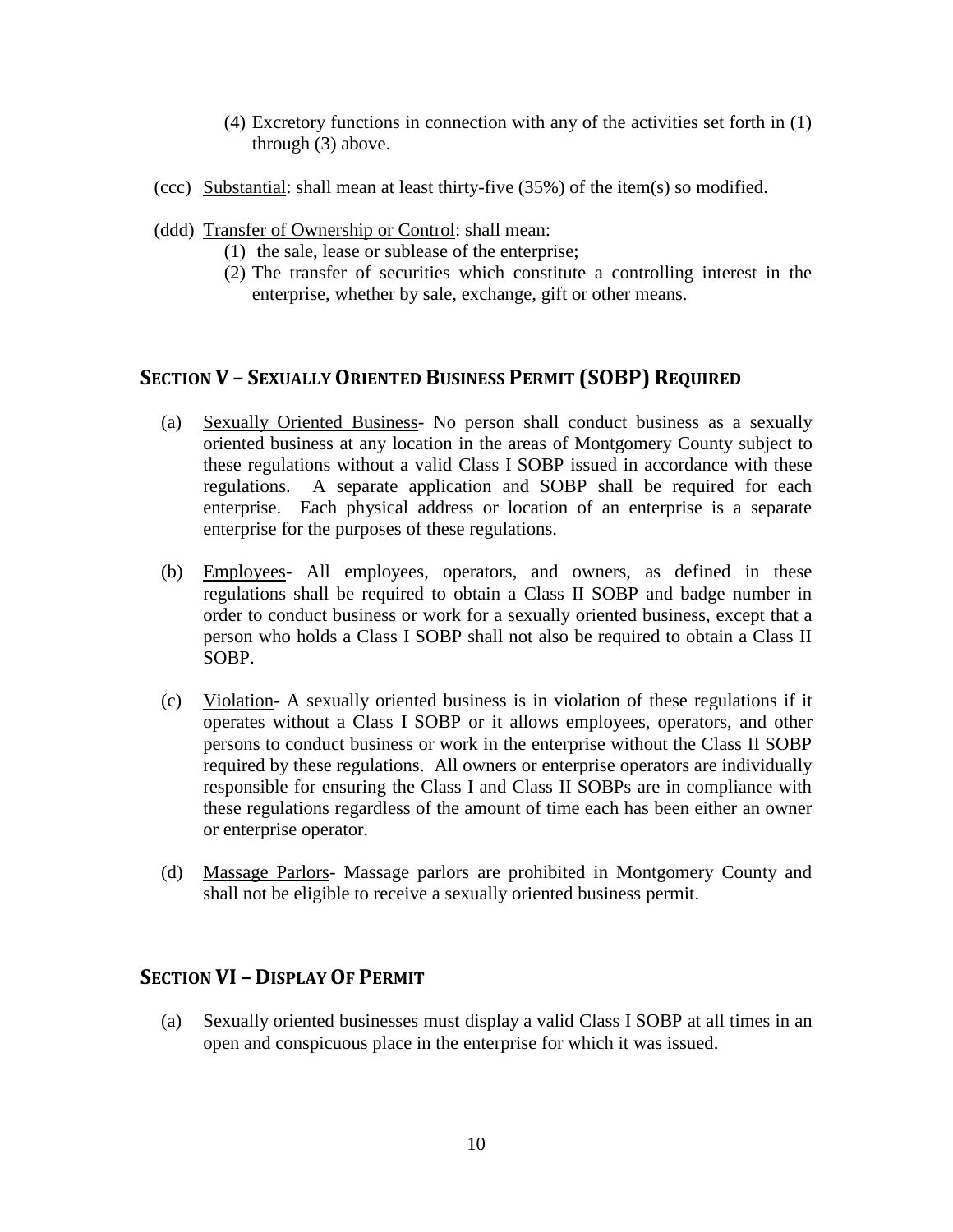- (b) All employees, operators, and owners required to have a Class II SOBP shall wear a clearly visible badge issued by the Sheriff showing the Class II SOBP number any time he or she is conducting business at the premises.
- (c) The owner, operator, employee and enterprise are responsible for ensuring compliance with the Class II SOBP requirements.

## **SECTION VII – PERMIT APPLICATION**

- (a) Procedure- To obtain a Class I or Class II SOBP, an individual must fully complete an application provided by the Sheriff and provide all required information. The application may be presented to the Sheriff in person during hours established by the Sheriff or mailed to #1 Criminal Justice Dr., Conroe, Texas 77301. Within five (5) business days of submission of an application, a receipt shall be mailed to the applicant if the application is complete. A notice of deficiencies shall be mailed to the applicant if all the information required by these regulations has not been provided in the application.
- (b) Application for a Class I SOBP-An applicant for a Class I SOBP shall provide:
	- (1) non-refundable fee established by Montgomery County Commissioners Court in the form of a money order, cashiers or bank check;
	- (2) full legal name and any other name(s) used;
	- (3) general description of the enterprise, the address of the enterprise, and the services and products which will be offered;
	- (4) history of all business licenses and permits issued to the applicant by any agency, board, City, County, or State;
	- (5) applicant's professional or vocational licenses or permits issued, denied, revoked or suspended and the current status of the licenses or permits;
	- (6) copy of the assumed name certificate filed in compliance with Chapter 36 of the Texas Business and Commerce Code, if the applicant intends to operate an enterprise under an assumed name;
	- (7) if the applicant is a Texas corporation, a copy of the Articles of Incorporation with any amendments; names and residential addresses of all current officers and directors; and the name and address of each stockholder holding more than 5% of the corporation's stock;
	- (8) if the applicant is a foreign corporation, a copy of the certificate of authority to transact business in Texas with all amendments; names and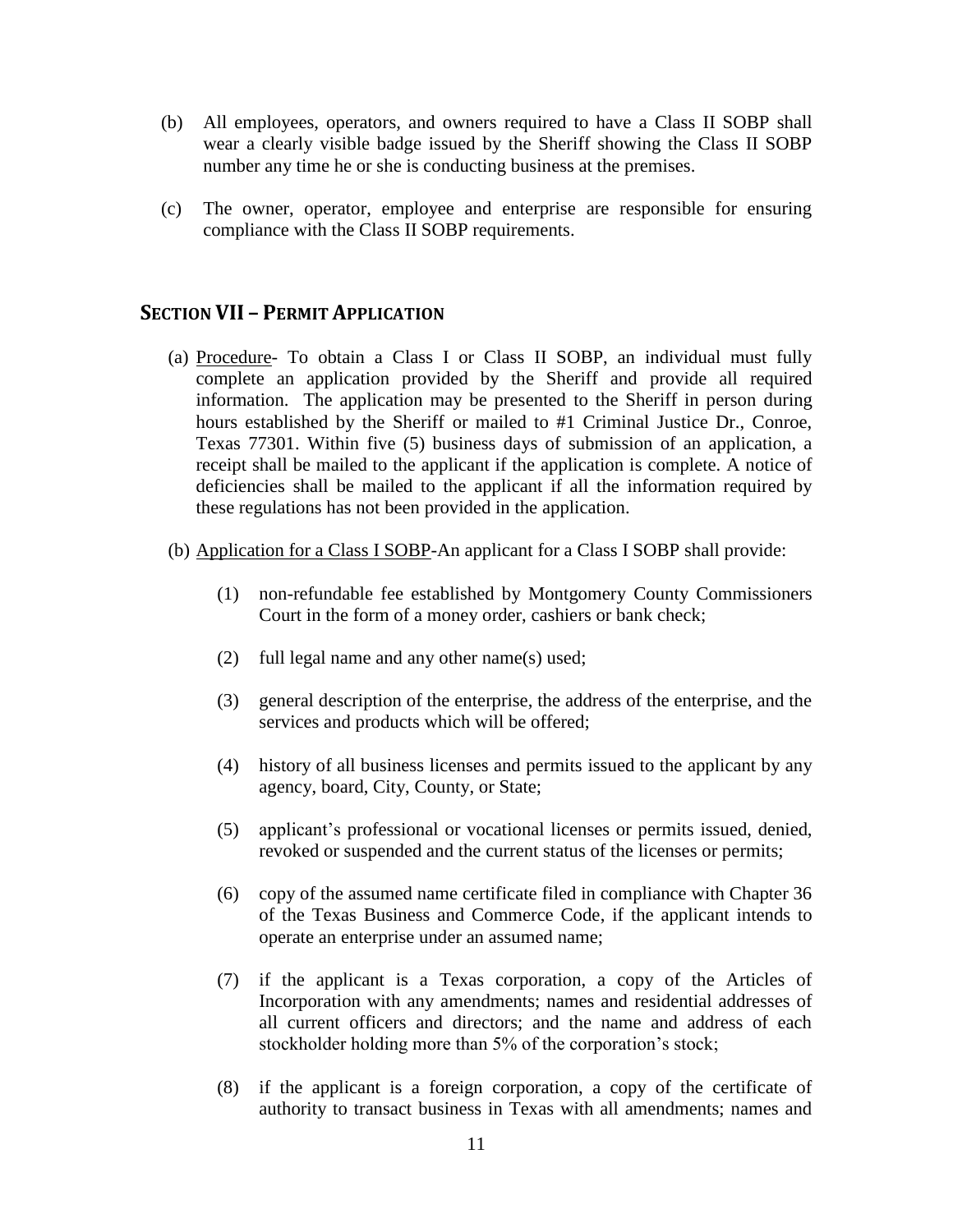residential addresses of current officers and directors; and names and addresses of each stock holder holding more than 5% of the stock of the corporation;

- (9) if the applicant is a limited liability company, it shall provide a copy of its Certificate of Formation with any amendments; and names and residential addresses of all current members. If any of the members are a corporation, general or limited partnership or other entity, the information required from that entity as if it were an applicant shall be included in the application.
- (10) if the applicant is a general or limited partnership, the names and residential addresses of each partner, including limited partners; if a Texas limited partnership, a copy of the limited partnership filed with the Office of the Secretary of State of Texas and amendments; if one or more of the partners is a corporation, the information required of corporate applicants shall be included in the application;
- (11) if the applicant is a joint venture or other similar entity, the names and residential addresses of the participants and their valid driver's license numbers or Texas Department of Transportation identification card numbers if the participants are individuals; if a participant is a corporation or partnership, the corporate or partnership information required in these regulations shall be included in the application;
- $(12)$  persons required to be identified in  $(7)$ ,  $(8)$ ,  $(9)$ ,  $(10)$  and  $(11)$  above shall provide a statement as to any ownership interest that person has in any other enterprise in Montgomery County, a description as to any management, supervisory, or oversight responsibility that person will have in the enterprise; a valid driver's license number or Texas Department of Transportation identification number; and a certification as to each officer, partner, or participant that he/she has not been convicted of any of the crimes listed in these regulations;
- (13) if applicable, the enterprise's license issued by the Texas Alcoholic Beverage Code and the enterprise shall conduct business under the name shown on the liquor license;
- (14) if the applicant is an individual, the applicant's valid driver's license number or identification card issued by the Texas Department of Transportation;
- (15) name and residential address of each operator and owner;
- (16) name and address of the owner of the real property at which the enterprise is to be located and a copy of any lease or rental agreement;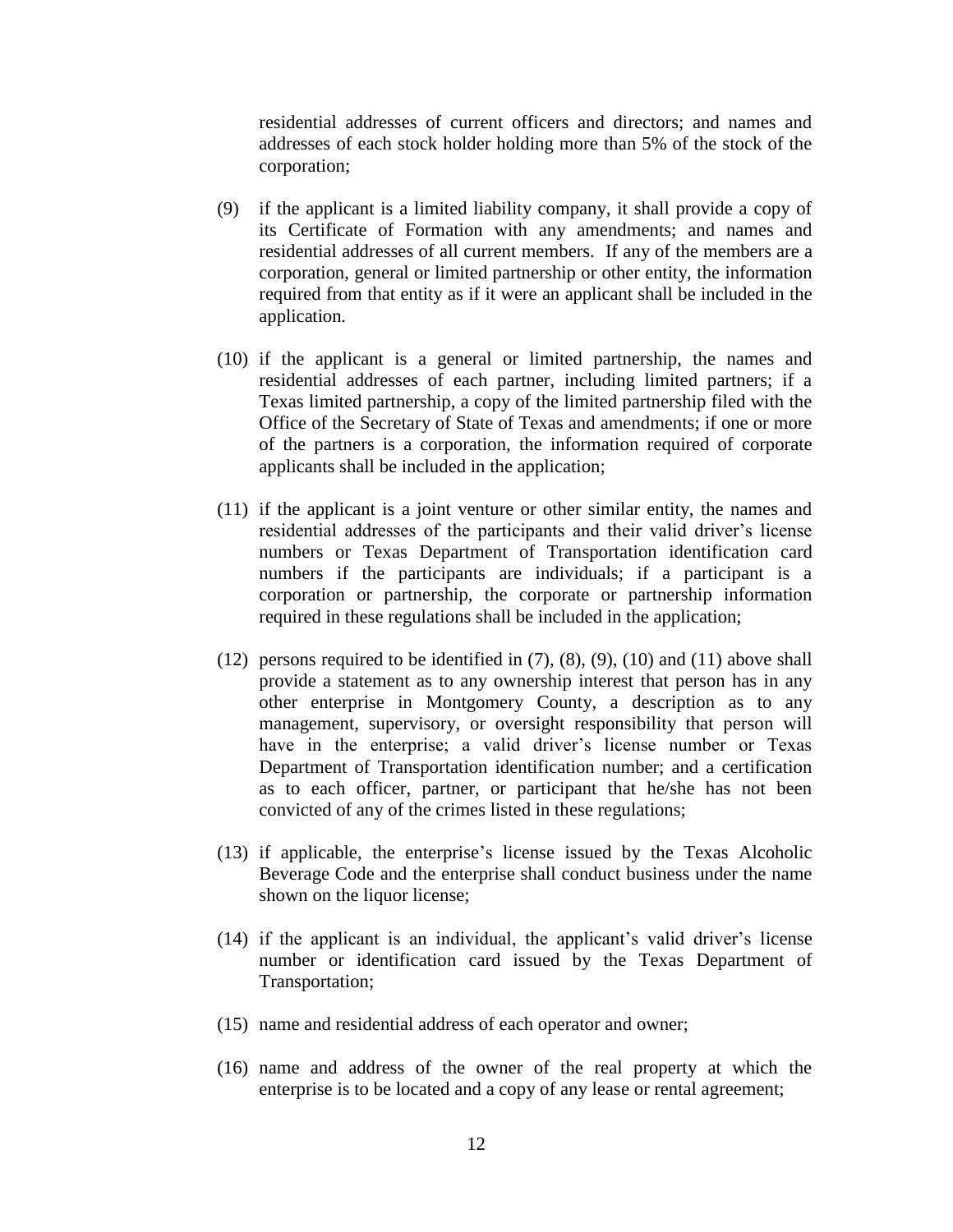- (17) reliable estimate of the number of employees, job descriptions, and a description of the management structure;
- (18) sketch or diagram showing the configuration of the premises and total floor space occupied by the enterprise; the sketch of diagram need not be professionally prepared, but must be drawn to a designated scale or drawn with marked dimensions of the interior to an accuracy of plus or minus six (6) inches;
- (19) current inspection report from the Montgomery County Fire Marshal;
- (20) certification that the location of the proposed enterprise does not violate the distance requirements of these regulations as specified in SECTION VII; and
- (21) a statement under oath that the applicant has personal knowledge of the information contained in the application and the information is true and correct; the applicant has read and understands these regulations; and the applicant authorizes the Sheriff to seek information to confirm any statements set forth in the application
- (c) Post Signs-An applicant for a Class I SOBP shall post signs at least 24 inches x 36 inches in size at the property where the SOB will be located in a location that is clearly visible from all public sidewalks, roads, or highways. If a side of the property is longer than three hundred (300) feet, one sign shall be posted in each three hundred (300) foot increment of the property. The sign shall legibly state the date that a SOBP application was filed with the Sheriff and a phone number for the Sheriff's Office. Each letter on the sign must be at least 2 inches in size. The signs shall be posted within seven (7) days after the filing of the application for the Class I SOBP and remain until the application has been approved or denied by the Sheriff. If the Sheriff determines that the signs have not been posted pursuant to these regulations, a written notice shall be issued to the applicant identifying the deficiencies and no action shall be taken on the application until the signs have been posted as required.
- (d) Written Notice- within ten (10) business days after the application is filed with the Sheriff, the applicant for a Class I SOBP shall give written notice of the application to all owners and lessees of real property within fifteen hundred (1500) feet of property on which the SOBP is requested, even if not located in the unincorporated areas of Montgomery County. The notice shall contain a legible copy of the "Notice to Interested Parties" included in the application form, the applicant's full legal name, address and description of the enterprise, and services offered. These owners and lessees are interested parties in any public hearing process connected with the SOBP, including revocation hearings and shall have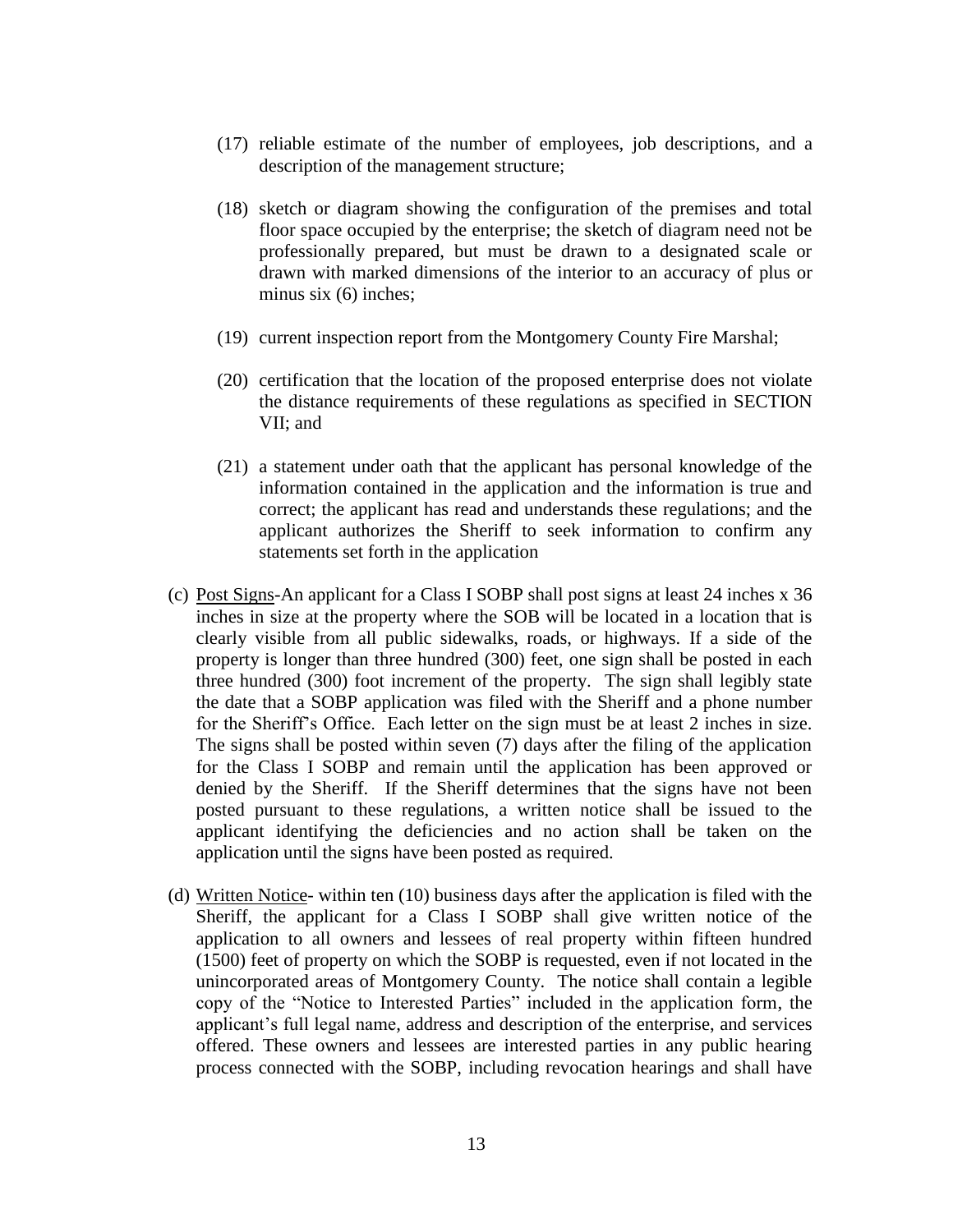the same rights whether or not the property they own is in the unincorporated areas of Montgomery County.

- (e) Employee Application for a Class II SOBP-an applicant for a Class II SOBP shall provide the following information:
	- (1) non-refundable fee established by Montgomery County Commissioners Court in the form of a money order, cashiers or bank check;
	- (2) full legal name and any other names used by the applicant;
	- (3) mailing address where the applicant can be reliably contacted;
	- (4) applicant's present residential address, current telephone number, and residential addresses for the three (3) years immediately preceding the date of the application, indicating dates of residence for each;
	- (5) applicant's business, occupation, and employment history for the three (3) years immediately preceding the date of the application, indicating applicable dates and addresses;
	- (6) documentation that the applicant is at least eighteen (21) years of age;
	- (7) applicant's height, eye color, natural hair color; the Sheriff shall take two photographs of the applicant at the time of application; one photograph will be affixed to the SOBP and one photograph shall be retained by the Sheriff; new photographs may be required by the Sheriff upon application for renewal of the SOBP;
	- (8) applicant's criminal history with all criminal convictions and the date and place thereof; any criminal charge which the applicant entered a plea of nolo contendere or which the applicant received deferred adjudication; but shall not include Class C misdemeanor traffic violations;
	- (9) fingerprints if required by the Sheriff for the purpose of establishing identification;
	- (10) other identification and information as reasonably necessary to confirm the validity of information provided in the application; and
	- (11) a statement under oath that the applicant has personal knowledge of the information contained in the application and the information is true and correct; the applicant has read and understands these regulations; and the applicant authorizes the Sheriff to seek information to confirm any statements set forth in the application.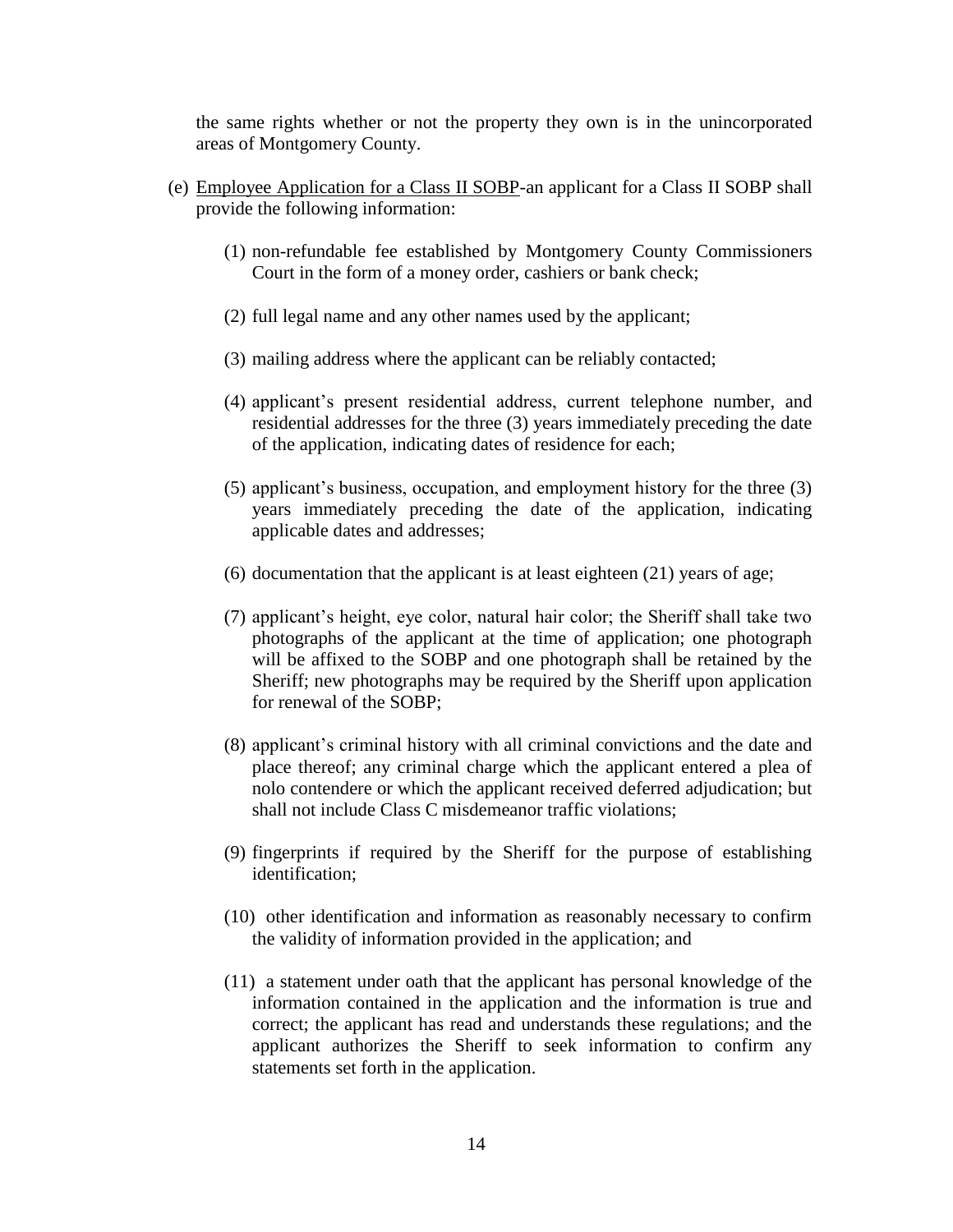### **SECTION VIII – DISTANCE REQUIREMENTS**

- (a) Proposed sexually oriented businesses shall be located:
	- (1) A minimum of one thousand five hundred (1500) feet from any existing or planned child care facility, school, dwelling, hospital, public building, public park, or church or place of religious worship. "Planned" means that steps have been taken toward the facility's or structure's development, including but not limited to a permit received, a plat approved, design work started, a bond received, or an order approved by a governmental entity's governing body;
	- (2) A minimum of one (1) mile from a penal institution as defined by the Penal Code; and
	- (3) Not more than two (2) other Class I enterprises are located within a distance of two thousand (2,000) feet of the proposed location.
- (b) Property uses are considered if they were in existence at least thirty (30) days prior to the date of application for a Class I SOBP.
- (c) Distance measurements shall be made in a straight line from the nearest portion of the building or appurtenance used by the enterprise to the nearest portion of the building or appurtenance of the property used for the purposes identified above.
- (d) Distance requirements apply to buildings with an identified purpose whether or not the building is located within the unincorporated area of Montgomery County.

#### **SECTION IX – REQUIREMENTS FOR EXISTING ENTERPRISES**

- (a) All enterprises permitted under the repealed Montgomery County sexually oriented business regulations, or existing enterprises or individuals that were not permitted or not required to be permitted under the previous regulations, shall submit a completed application for a SOBP pursuant to these regulations within sixty (60) days of the effective date of these regulations.
- (b) An SOBP issued prior to the effective date of these regulations shall be valid for an enterprise until a final determination is made on the application under the new regulations. The receipt for the SOBP application shall be attached to the SOBP.
- (c) An existing enterprise or individual that was not required to obtain a permit under the previous regulations may continue to operate until the Sheriff's determination on the SOBP application is final. A Class I SOBP application receipt shall be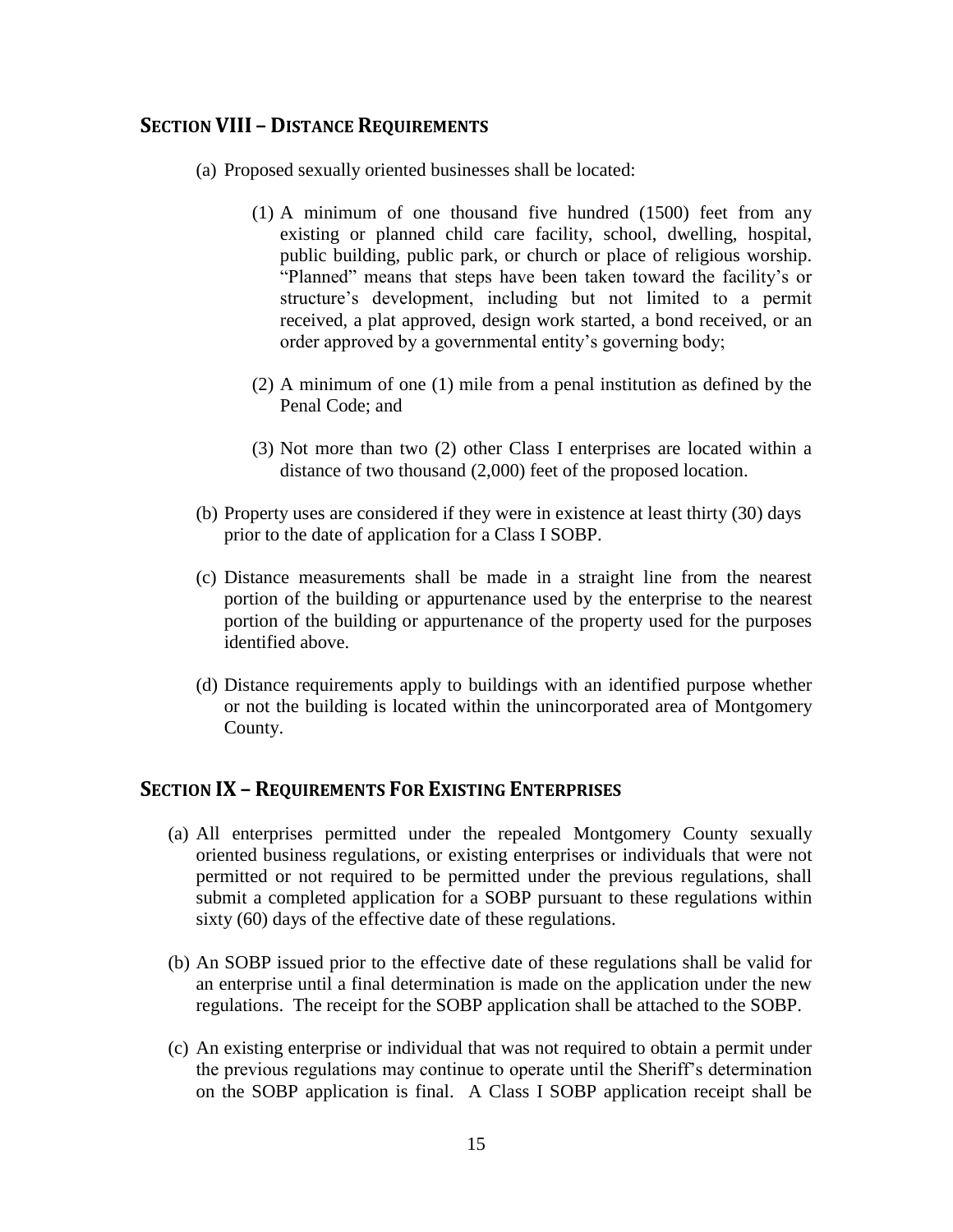displayed in clear view at the premises of the enterprise. A Class II SOBP badge is required to be worn in a visible and conspicuous location on the applicant.

- (d) If an existing Class I enterprise is in violation of the distance restrictions, the enterprise may submit verified proof that the business has not recouped the owner's investment prior to the date of the application in lieu of the certification required in that section. Required documentation shall include:
	- (1) the amount of the owner's investment in the existing enterprise to the date the proof is submitted;
	- (2) the life expectancy of the enterprise;
	- (3) the existence or nonexistence of lease obligations and any contingency clauses permitting termination of the lease;
	- (4) proof of the enterprise's income since it commenced operation and a projection of yearly income, which may be in the form of tax returns or reliable financial statements;
	- (5) a proposed schedule for amortization of the investment, to be considered in light of the intent of these regulations.
- (e) Upon evaluation of the proof and a finding that a proposed amortization is reasonable under the circumstances, the Sheriff shall approve a Contingent SOBP. The Sheriff may consult with the County Auditor and other county representatives in determining the reasonableness of the amortization proposal. The Contingent SOBP shall specifically state the reasons that the SOBP would have been denied but for the fact that the enterprise was in existence prior to the enactment of these regulations.
- (f) The Contingent SOBP shall be renewed only through the amortization period. No SOBP shall be issued for that location beyond that period unless circumstances change so as to bring the enterprise into compliance with these regulations. The Contingent SOBP shall be subject to revocation and suspension pursuant to these regulations.
- (g) Upon a finding that the proposal is not reasonable under the circumstances, the Sheriff shall make a reasonable counter-proposal or recommendation and the applicant may re-submit a revised proposal within fifteen (15) days of notice of the Sheriff's determination and counter-proposal. If the revised proposal is again found to be unreasonable by the Sheriff, the Sheriff shall make a final determination to deny the SOBP.
- (h) Any enterprise or individual that is subject to these regulations at the time they become effective shall have sixty (60) days from the effective date to come into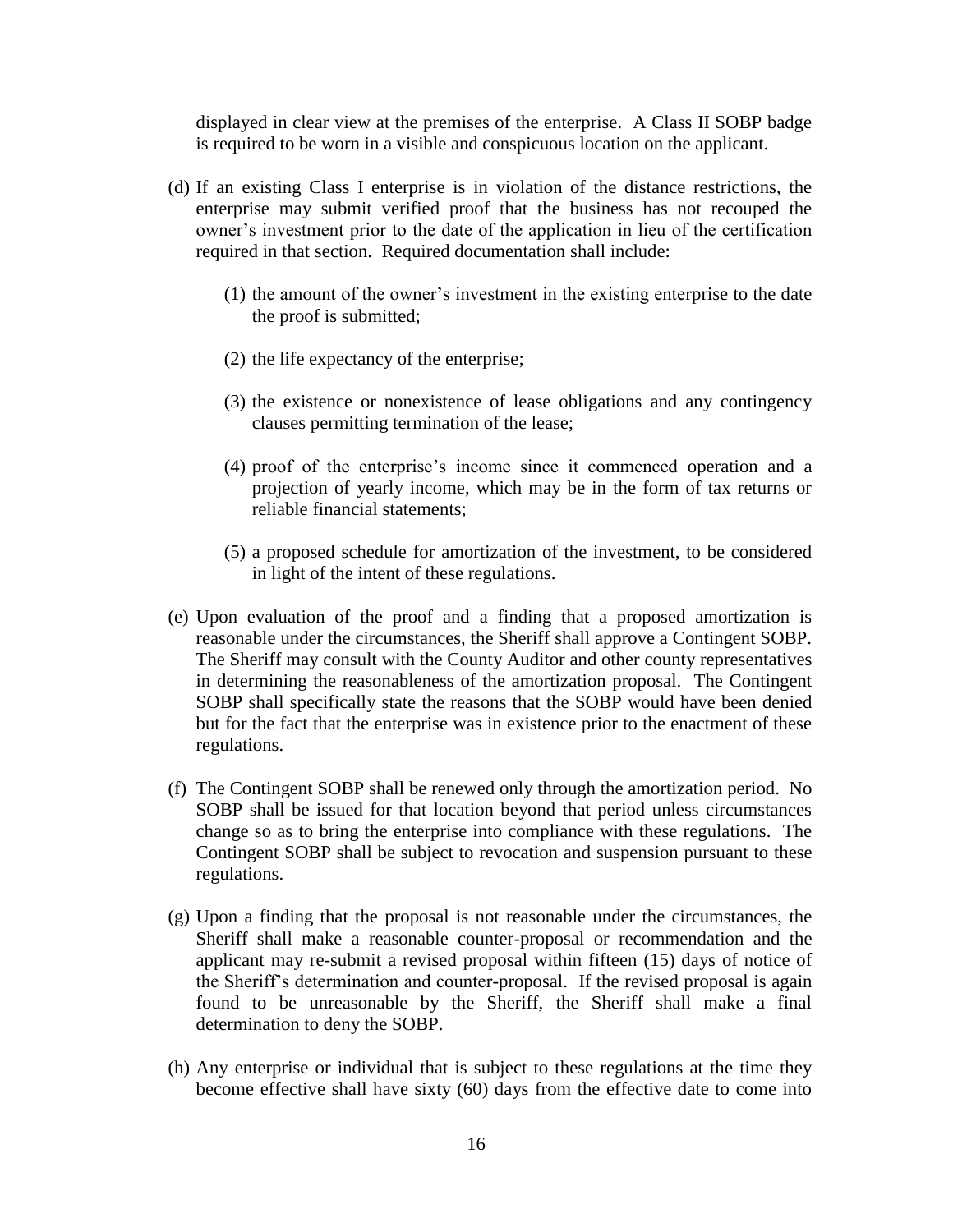compliance, subject only to the provisions for a Contingent SOBP based on location.

# **SECTION X – PUBLIC HEARING ON HEALTH AND SAFETY**

(a) When the Sheriff receives a written request for a public hearing concerning a Class I SOBP application, the Sheriff shall confirm that it is: from an interested party; that the request specifically identifies the SOBP application at issue; that the request is timely files; and that the request specifically identifies health and safety concerns affected by the enterprise. The Sheriff shall then initiate the public hearing procedure as follows:

(1) A hearing official, appointed by Commissioners Court, shall be contacted by the Sheriff and a date set for the public hearing.

(2) The hearing shall be scheduled at a public building within the precinct where the enterprise is to be located, or within an adjacent precinct.

(3) The hearing shall be scheduled either on a weekday at 7:00 p.m., or on a Saturday morning at 9:30 a.m.

(4) The Sheriff shall send the applicant a written Notice of Hearing at least ten days in advance stating the date, time and place of the hearing and shall make a copy of the Notice of Hearing available to the public.

(5) Publicizing the hearing shall be the responsibility of the interested party who requested the hearing. The Sheriff shall make available to the public a copy of any request for hearing and the Notice of Hearing.

(6) The Sheriff shall place a sign at the location identified in the application containing the time and place of the hearing.

(7) The hearing may be rescheduled by the hearing official for good cause, including, for example, a large number of requests for a hearing that indicate strong public interest in the matter. The hearing may be rescheduled a second time if rescheduling was due to emergency circumstances such as extreme weather conditions. If rescheduled, the new Notice of Hearing shall be available to the public at the Sheriff's Office.

(8) The applicant may request that a court reporter make a record of the hearing. The applicant must make this request at least two (2) days prior to the hearing and bear the cost of making an official record and one (1) transcript for the County. The hearing official shall arrange for the court reporter to take the record of the hearing, including exhibits and testimony. One copy of the transcript shall be provided to the hearing official to become the property of the County.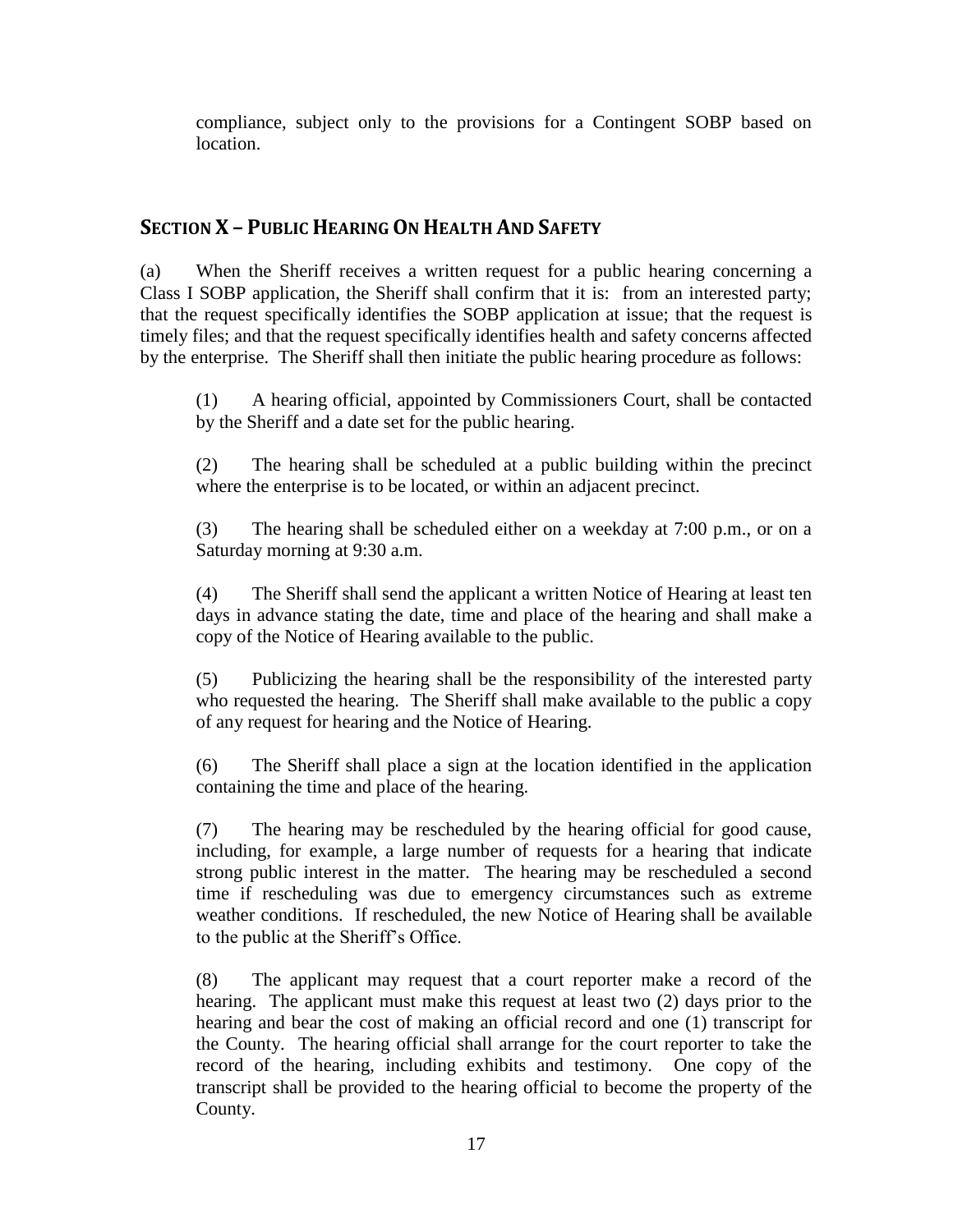(b) If a request for a public hearing is received by the Sheriff after the SOBP has been issued or renewed, the hearing shall be scheduled when the next renewal application is filed. The Sheriff shall confirm that the request identifies health and safety concerns affected by the enterprise that are not addressed in the current SOBP and that the request is filed by an interested party. The request shall then be attached to the SOBP records. When a renewal application is submitted, the Sheriff shall initiate the hearing as set out in subsection (a).

(c) If the request for public healing is deficient, the Sheriff shall return it to the person who submitted the request with a notation starting the deficiency. A request that does not comply with requirements stated in (a) or (b) above shall not extend the period of time in which a request for hearing may be filed.

(d) The hearing shall be conducted by the hearing official under the following guidelines. The hearing official shall liberally construe these guidelines to allow the public input to protect the health and safety of a community affected by the location of and enterprise and to allow the applicant to address these concerns:

(1) interested parties may elect to retain the assistance of counsel at their own expense;

(2) the hearing official shall, upon prior request, provide for appropriate facilities for any disabled person to be able to participate in the hearing, this shall include, but not be limited to: interpreters for deaf or hearing impaired participants, wheel chair access and special seating arrangements; and

(3) participants in the proceeding may supply interpreters for language translation and the hearing official shall accommodate the translation of the proceeding;

(4) the hearing official may exclude evidence that is irrelevant, immaterial, or unduly repetitious. Relevance and materiality shall be evaluated by the relation of the evidence to health and safety concerns directly related to the SOBP at issue, and conditions which may be attached to the SOBP to address those concerns. The hearing is not limited to the health and safety concerns specifically identified in the hearing request;

(5) if no request is made by the applicant for an official record, any person may record, videotape or transcribe the hearing provided there is no interference with the proceedings. The hearing official shall have the power to limit any interference with the proceeding.

(e) The hearing official may continue the hearing to a date no later than ten (10) days after the initial hearing if: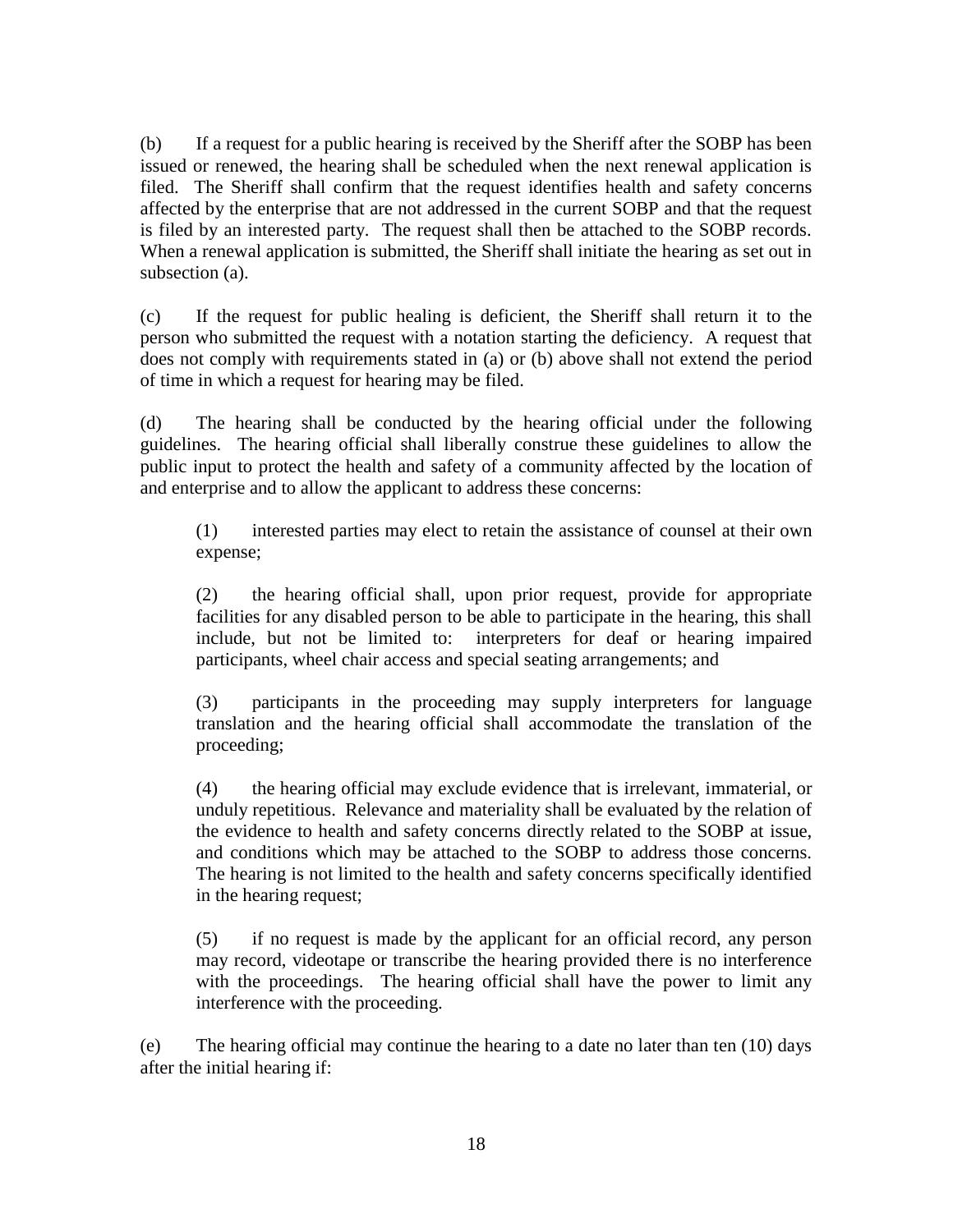(1) the hearing has lasted at least two and one half  $(2-1/2)$  hours and it appears to the hearing official that a significant amount of time is still required to fully present the public concerns and potential solutions to those concerns; or

(2) issues have been raised at the hearing requiring additional research in order to develop appropriate conditions to be attached to the SOBP or that the parties need additional tie to develop a solution to issues identified at the hearing.

(3) A continuance shall to be for the purpose of delay or for developing new evidence.

(f) After the conclusion of the public hearing, the hearing official shall produce a written statement containing the official's findings of public health and safety concerns and recommendations for conditions to be attached to the SOBP. The recommendations shall be forwarded to the Sheriff, the applicant and the interested party who requested the hearing. When the hearing official determines that public health and safety concerns exist, the Sheriff shall attach conditions as part of the SOBP. If no official record of the hearing has been requested the hearing official's statement shall be the official record of the public hearing. The hearing official may consult with the Sheriff for the purpose of developing appropriate conditions to address the health and safety concerns shown at the hearing.

(g) If evidence is produced at the hearing that would support denial of the SOBP, the hearing official shall provide that information to the Sheriff, who shall investigate whether the evidence warrants denial or revocation of the SOBP under these regulations.

# **SECTION XI – ISSUANCE OR DENIAL**

(a) A Class I SOBP shall be issued within sixty (60) business days of submission of a complete application, unless the application is denied. The sixty (60) business days shall run from the date the Sheriff issues the application receipt.

(b) A class II SOBP shall be issued within ten (10) business days unless the application is denied. The ten (10) days shall run from the date the Sheriff issued the application receipt.

(c) The Sheriff shall defer determination whether to issue a SOBP until final disposition of any charge of any of the crimes listed in subsection  $XI(e)(1)(iv)$  that is pending or arises during the investigation period. No temporary SOBP shall be issued before there is a final determination of the criminal charge.

(d) If the Sheriff finds that the determination on whether a SOBP can be issued cannot be made within the time period stated in subsection (a) above, a written notice stating the reasons for the delay shall be sent to the applicant within that time period.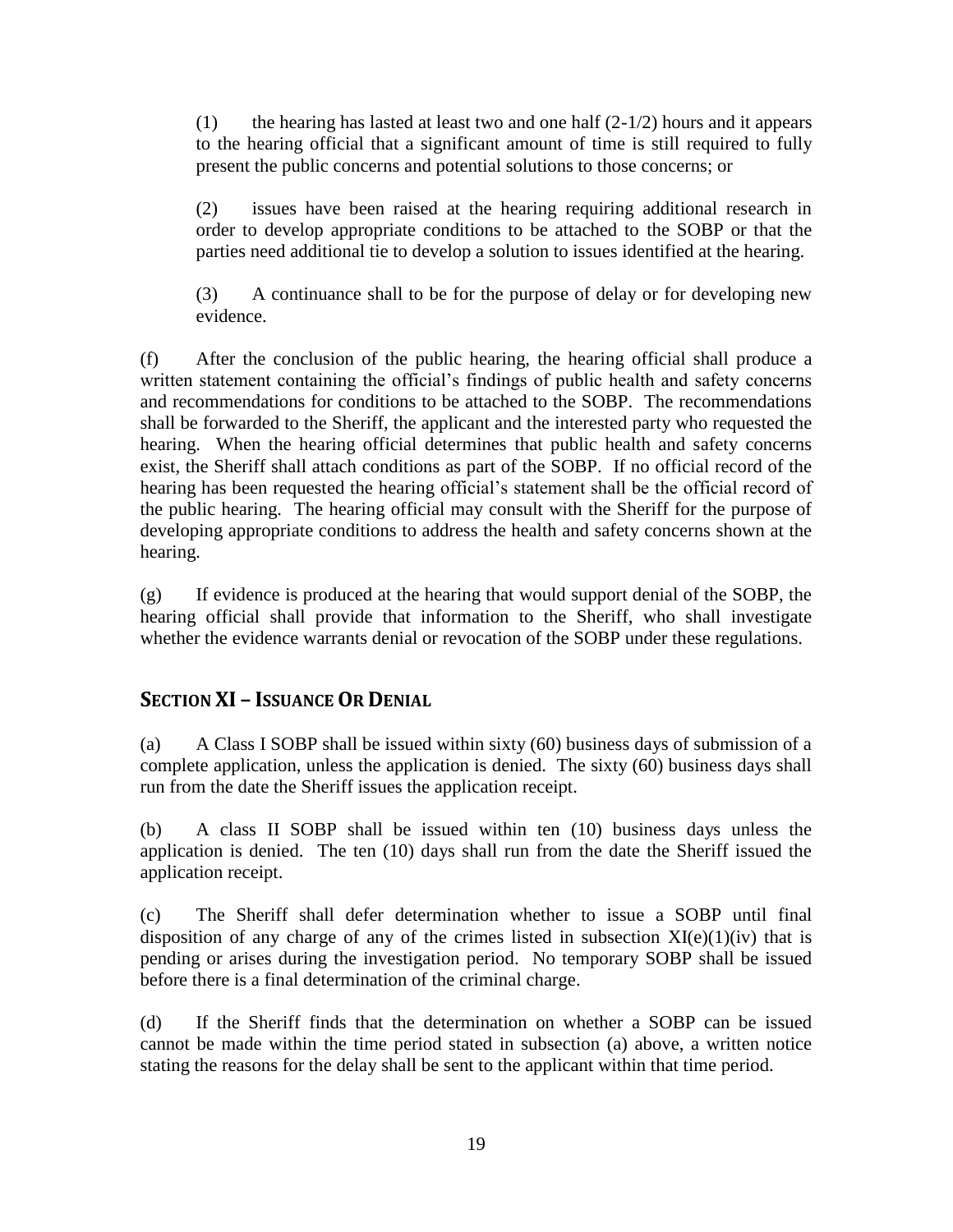(e) The SOBP shall be denied upon the finding by the Sheriff of any of the following facts:

(1) The applicant, or if the applicant is a corporation, partnership, limited liability company or other business entity, any officer, director, member, partner or participant required to be identified in the application, was convicted of any of the crimes listed below and

(i) less than two years have elapsed since the date of conviction or the date of release from confinement imposed for the conviction, whichever is the later date if the conviction is of a misdemeanor offense;

(ii) less than five years have elapsed since the date of conviction or the date of release from confinement for the conviction, whichever is the later date, if the conviction is of a felony offense, or

(iii) less than five years have elapsed since the date of the last conviction or the date of release from confinement for the last conviction, whichever is the later date, if the convictions are of two or more misdemeanor offenses or combination of misdemeanor offenses occurring within a 24-month period.

(iv) The crimes considered in applying this section are:

(a) prostitution, promotion of prostitution, aggravated promotion of prostitution, compelling prostitution, obscenity, sale, distribution, or display of harmful material to a minor, sexual performance by a child, or possession of child pornography as described in Chapter 43 of the Texas Penal Code;

(b) public lewdness, indecent exposure, or indecency with a child as described in Chapter 21 of the Texas Penal Code;

(c) sexual assault or aggravated sexual assault as described in Chapter 22 of the Texas Penal Code;

(d) incest, solicitation of a child or harboring a runaway child as described in Chapter 25 of the Texas Penal Code;

(e) gambling, gambling promotion, keeping a gambling place, communicating gambling information, possession of gambling devices or equipment, or possession of gambling paraphernalia as described in Chapter 47 of the Texas Penal Code;

(f) forgery, credit card abuse or commercial bribery as described in Chapter 32 of the Texas Penal Code;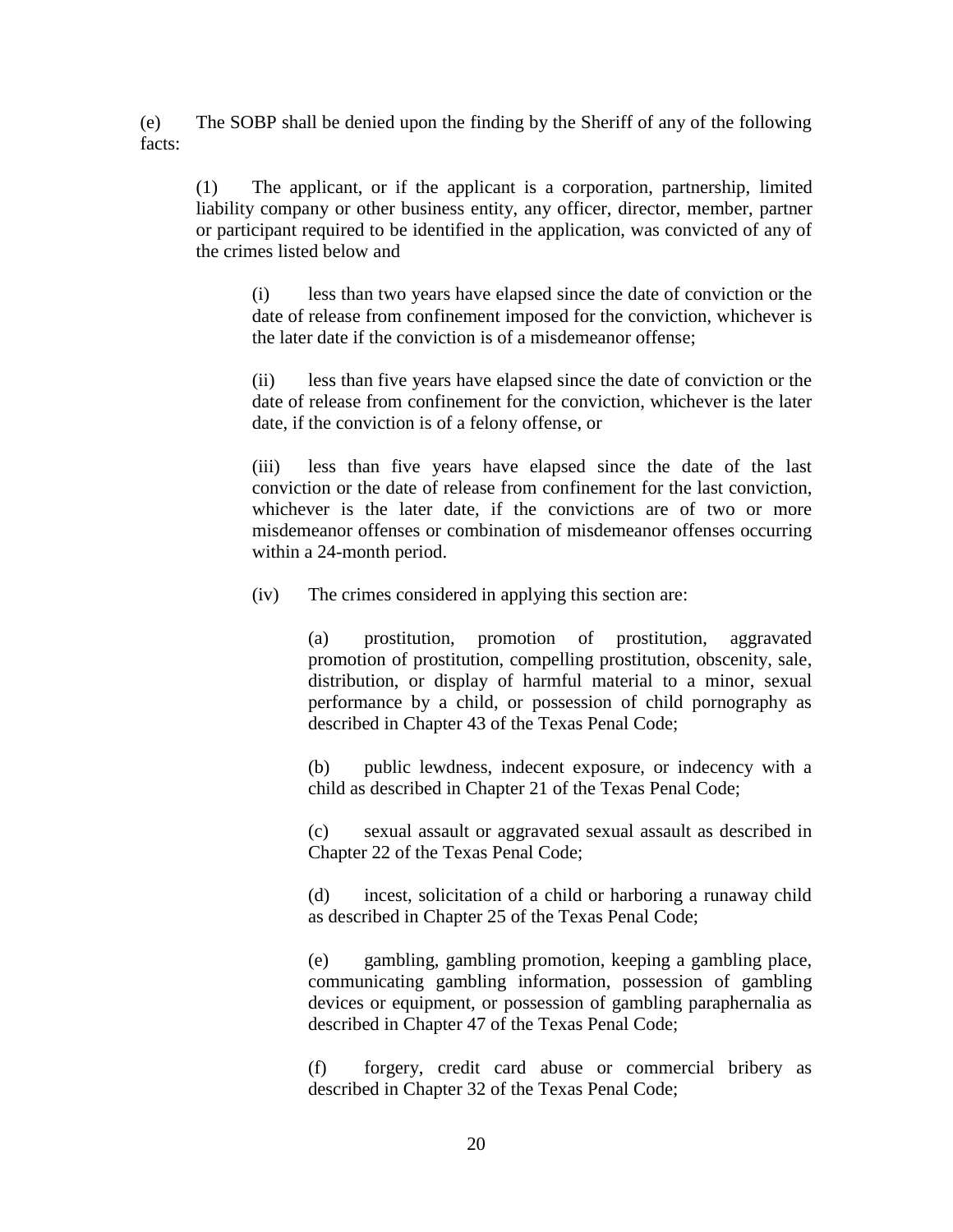(g) a criminal offense as described in Chapter 481. Subchapter D of the Health and Safety Code;

(h) a criminal offense as described in Chapter 43 of the Texas Penal Code;

(i) criminal attempt, conspiracy or solicitation to commit any of the foregoing offenses; or any other offense in another state that, if committed in this state, would have been punishable as one or more of the aforementioned offenses:

(j) a criminal offense as described in Chapter 352, Subchapter B of the Texas Local Government Code;

(k) a violation of Chapter 455 of the Texas Occupations Code; or

(l) a violation of these regulations described in Sections XIV, XVII and XVIII.

(2) The enterprise, as proposed, is a prohibited enterprise pursuant to Section XVII; the enterprise does not meet all the requirements of these regulations; or the enterprise is otherwise prohibited by local, state of federal law;

(3) The applicant has knowingly made a misleading statement of a material fact by omitting or falsifying information in the application for the SOBP;

(4) The applicant, if an individual, is under eighteen (18) years of age;

(5) The applicant or operator has had a SOBP revoked for the same enterprise within the one-hundred eighty (180) day period immediately preceding the date the application was filed;

(6) An applicant is delinquent in the payment to the county of taxes, fees, fines or penalties assessed or imposed regarding the operation of a sexually oriented business;

(7) The application or renewal fee required by these regulations has not been paid; or

(8) An applicant or operator has owned or been employed in a managerial capacity of a business or location within the preceding twelve (12) months and during that period that business or location constituted a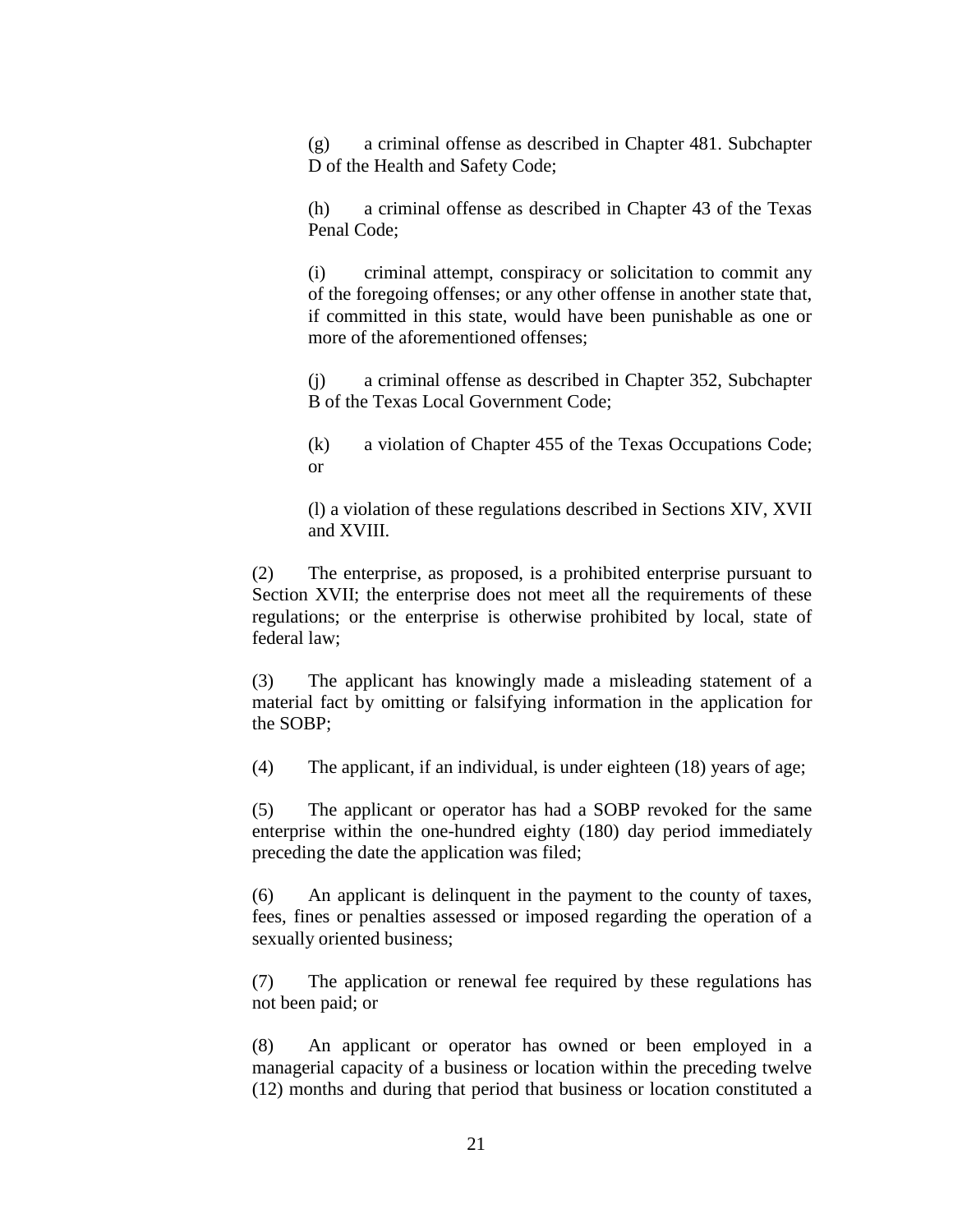common or public nuisance as denied in Chapter 1254 of the Texas Civil Practice and Remedies code.

(f) The Sheriff shall attach reasonable conditions on a SOBP pursuant to the recommendations of the hearing officer if a public hearing was held under Section XI. These conditions shall address the public health and safety concerns identified in the hearing.

 $(g)$  A Class I SOBP shall be valid for one (1) year from the date it is issued, and a Class II SOBP shall be valid until the individual's next birth date, unless the SOBP is revoked or suspended pursuant to these regulations, the enterprise is sold or transferred or the SOBP is cancelled by written request of the applicant. The renewal fee for the initial Class II SOBP will be reduced to reflect proration of the application fee based on the portion of the year for which the initial SOBP was valid.

(h) If the Sheriff denies the SOBP pursuant to these regulations, the applicant shall be given written notice of the reason for that determination. The written notice provided under this section does not prohibit the County, in litigation on appeal, from presenting evidence of additional or alternative facts that support denial of the SOBP.

## **SECTION XII- REVOCATION OR SUSPENSION**

(a) The Sheriff shall have the authority to initiate a proceeding to revoke or suspend a SOBP if there is probable cause to believe that one or more of the following events or conditions has occurred:

- (1) the owner or operator allowed a person under eighteen (18) years of age to remain on the premises of the enterprise during the hours of operation;
- (2) three (3) or more violations of any of the offenses contained in Section  $XI(e)(1)(iv)$  have occurred on the premises of the Class 1 enterprise within a period of eight (8) months and the owner or operator failed to prevent the occurrence of such violations;
- (3) the enterprise, owner, operator or applicant failed to comply with a duty specifically imposed by these regulations;
- (4) the applicant provided false, fraudulent or untruthful information on the original or renewal application form;
- (5) the enterprise has been closed for business for a period of thirty (30) consecutive days unless the closure is due to circumstances beyond the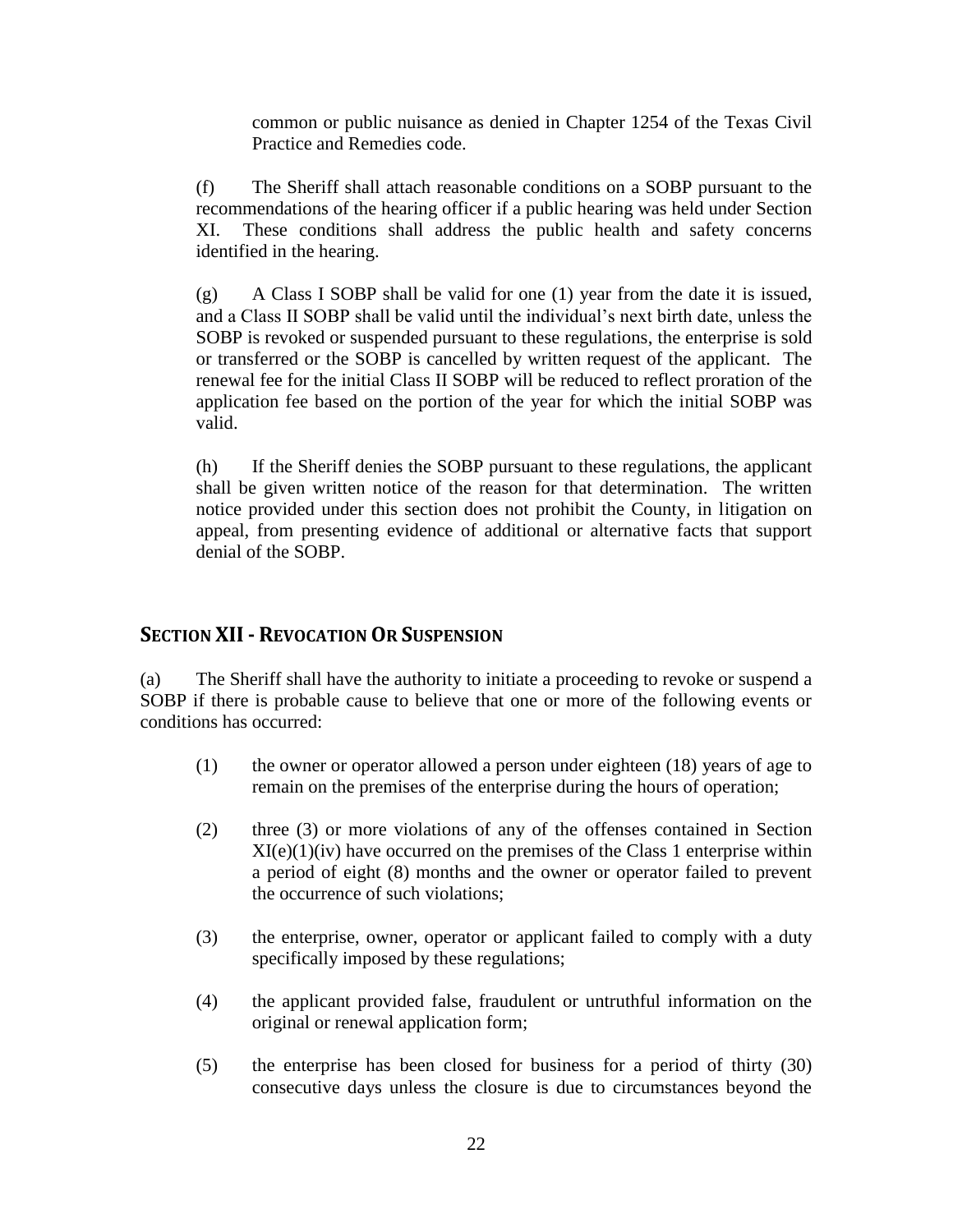control of the owner and the owner is proceeding with due diligence to reopen the enterprise;

- (6) the SOBP should not have been issued pursuant to these regulations; or
- (7) the enterprise owner, operator or applicant is convicted of a criminal offense contained in Section XI(e)(1)(iv).

(b) If probable cause is found to believe any of the stated events or conditions occurred, the Sheriff shall forward to the SOBP holder or its designated agent a written notice of revocation. The notice shall set out the reasons for the action. Subject to a request for hearing pursuant to this section, the revocation shall become final on the eleventh  $(11<sup>th</sup>)$  day after delivery of the notice.

(c) The enterprise or its designated agent shall have the opportunity to appear before a hearing officer appointed the Commissioners Court upon written request submitted to the Sheriff within ten (10) business days of delivery of the notice of revocation. The hearing officer shall not have participated in any investigation of the alleged ground for the revocation. The hearing shall be held within fourteen (14) business days of the request for hearing and the enterprise and the Sheriff shall be provided an opportunity to present evidence, cross examine witnesses and be represented by legal counsel. The rules of civil evidence for a non-jury trial shall apply.

(d) Upon finding that the facts presented at the hearing support a finding that ground exists for revoking or suspending the SOBP, the hearing officer may request that the parties present relevant evidence to show whether suspension or revocation of the SOBP is more appropriate. The hearing officer may also request that evidence be presented for the purpose of identifying appropriate conditions to be attached to a Class II SOBP if the SOBP is suspended. Reasonable conditions may be attached to a Class II SOBP by the hearing officer based on the evidence at the hearing.

(e) If the hearing officer determines that a SOBP should be revoked, the hearing officer shall issue a written order revoking the SOBP, effective when notice is provided to the enterprise pursuant to these regulations.

(f) If the hearing officer determines, based upon the nature of the violations, that a suspension in lieu of revocation is appropriate, operation of the SOBP may be suspended for a period of time not to exceed two (2) months. The hearing officer shall issue a written order suspending the SOBP and attaching conditions, if applicable, effective upon notice to the enterprise pursuant to these regulations.

(g) Upon the finding that item (a)(4), (5), (6) or (7) of this section has been violated revocation of the SOBP shall be mandatory.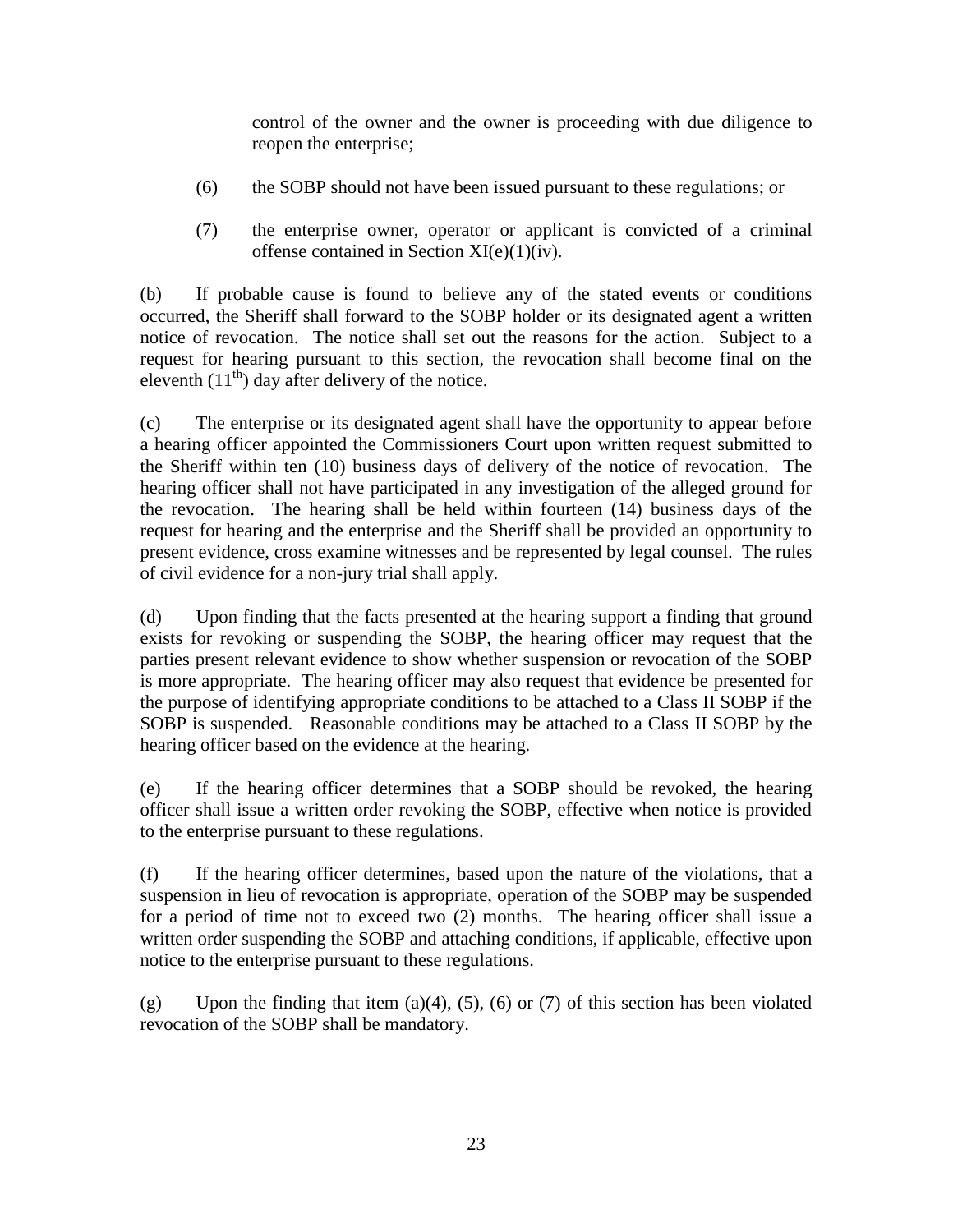(h) Revocation shall be subject to the hearing provisions of this section except revocation shall take immediate effect upon notice by the Sheriff, subject to reinstatement resulting from an appeal when:

(1) there is a necessity for immediate action to protect the public from injury or imminent danger; or

(2) a SOBP was issued based on a material misrepresentation in the application and but for the material misrepresentation, the SOBP would not have been issued. This revocation shall be appealed as though the SOBP had been denied using the procedure set out in Section II of these regulations.

#### **SECTION XIV - SOBP EMPLOYEE RECORDS**

(a) Before an enterprise may employ a person, the enterprise must obtain a complete background and criminal history check of the person. An enterprise may not employ a person, who would be required to have a Class II SOBP, if the person would not be eligible for a Class II SOBP under Section XII.

(b) An enterprise has the duty to keep the following information on file on site for each person employed at the enterprise:

- (1) the full legal name, professional or performing names and any other names used by the employee;
- (2) a photocopy of the employee's valid driver's license or Texas Department of Transportation identification card;
- (3) the current address and telephone number of the employee;
- (4) employee's height, eye color and natural hair color;
- (5) a photograph of the employee taken within one (1) month of the date of employment and updated every year;

(6) The complete background and criminal history check made prior to the offer of employment and an annual background and criminal history check made no later than one month after the anniversary of the date of employment;

(7) a description of the capacity in which the employee is employed; and

(8) if the employee is employed in a capacity that involves serving liquor to patrons, evidence of certification through completion of a Texas Alcoholic Beverage Commission approved seller training program, under the V.T.C.A., Alcoholic Beverage Code Sect. 106.14.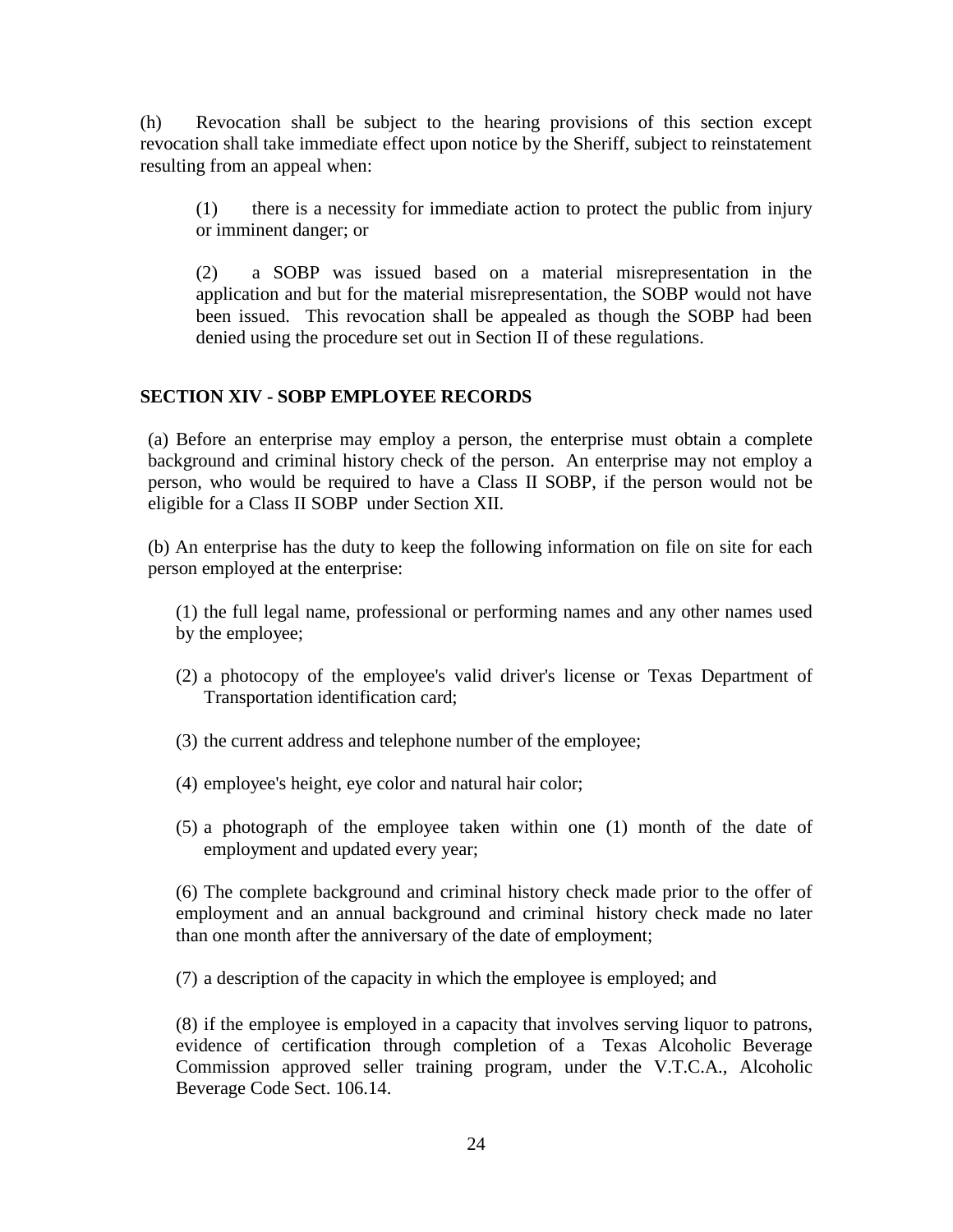(b) The enterprise has the duty to maintain and make available these records for inspection, and copying, by the Sheriff. The Sheriff will provide a standard format for these records. The records shall include a time record reflecting the times and dates each employee worked. These records shall be available for inspection by the Sheriff during the hours of operation of the enterprise upon twenty-four (24) hours' notice. These records shall be retained for at least a period of two (2) years from creation. Upon written request, the enterprise has a duty to provide a copy of the records to the Sheriff within seven (7) business days of the request.

(c) An owner or enterprise operator of an enterprise shall maintain a log of all Class I or Class II SOBP recipients conducting business at the enterprise and list the duties of those recipients. The owner or enterprise operator must turn over the log to the Sheriff upon request.

(d) Any employee who provides false information to an enterprise pursuant to this section violates these regulations.

(e) An enterprise has the duty to have the employee information available regarding any individual working at the enterprise. This information must be maintained by the enterprise regardless of whether these regulations require the employee to have a valid Class II SOBP.

#### **SECTION XV - NOTICE**

(a) Any notice required to be given by the Sheriff under these regulations to any applicant or enterprise or enterprise operator may be given by personal delivery or by United States mail, postage prepaid, addressed to the most recent address as specified in the application for the SOBP or the most recent notice of address change.

(b) Mailed notice shall be deemed served three (3) days after deposit in the United States Mail.

(c) In the event that notice given by mail is returned by the postal service as undeliverable it shall be presumed that the enterprise or recipient did not comply with the affirmative duty to notify the Sheriff of any change of address, unless the enterprise or recipient can show there was error on the part of the Post Office, and;

(1) in the case of notice in connection with a Class I SOBP the Sheriff shall have the notice posted at the entrance to the enterprise; or

(2) in the case of notice in connection with a Class II SOBP the Sheriff shall have the notice posted at the entrance to the enterprise and shall suspend the SOBP until the applicant/recipient contacts the Sheriff with a current address. An individual with a SOBP that is suspended pursuant to this section who continues to conduct business at an enterprise shall be in violation each and every day that s/he conducts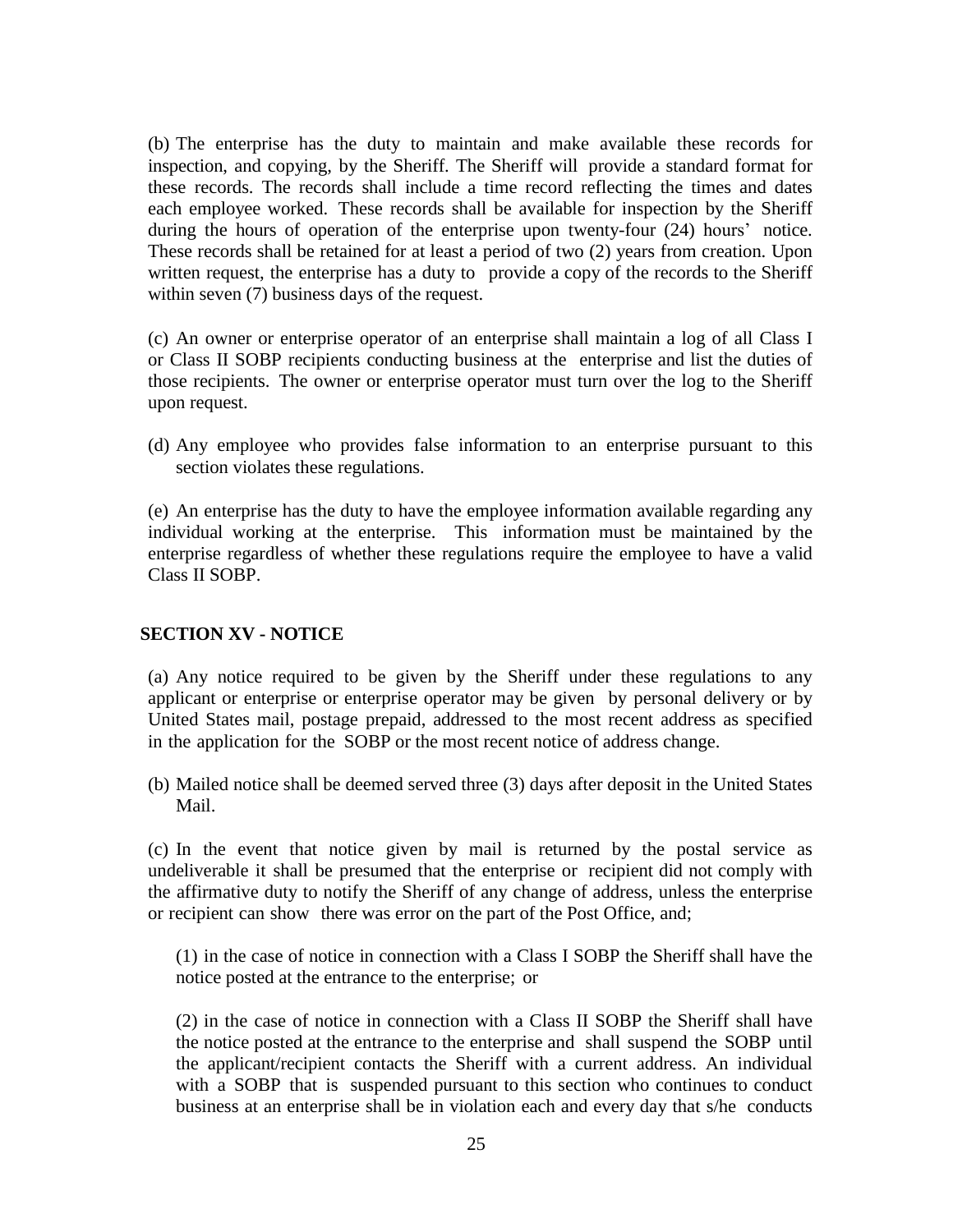business in Montgomery County.

### **SECTION XVI - TEMPORARY SOBP PROVISIONS**

Failure of the Sheriff to take timely action or give notice of his action on an application, or failure by the hearing official or hearing examiner to timely conduct or give notice of the decision pursuant to a hearing, shall entitle the applicant to the immediate issuance of a temporary SOBP upon written demand. Demand shall be filed by the applicant with the Sheriff. A temporary SOBP shall be valid only until notice of the Sheriff's action on the application or the hearing examiner's order. This section shall not apply where delay is caused by the action or inaction of the applicant.

### **SECTION XVII - SOBP RENEWALS**

(a) SOBP renewal applications must be filed not more than thirty (30) days prior to the expiration date of the SOBP. The form for renewal application shall be provided by the Sheriff.

(b) An annual nonrefundable renewal fee, to be set by the Montgomery County Commissioners Court shall accompany the application for renewal to defray costs of inspections and investigation. The fee shall be paid in the form of cash, money order, cashier or bank check.

(c) The renewal application shall contain:

(1) Certification by the applicant that there have been no changes in the information provided in the initial application or the information which has changed since the initial application, supported by related documentation as required in the initial application.

(2) An application for a Class I SOBP renewal shall contain a certification that the enterprise is in operation. A Class I SOBP will not be renewed if the enterprise has not commenced operation as proposed in the initial SOBP application.

(3) A current inspection report from the Fire Marshal.

(d) The Sheriff shall determine whether the permit maybe renewed based on the information contained in the renewal application. The renewal permit shall be denied upon a finding of any of the conditions identified in Section XII(e). Renewal or denial shall be issued within fourteen (14) days of receipt of the completed renewal application or by the expiration date of the previous SOBP whichever period is longer.

(e) If a renewal application is submitted less than fifteen (15) days before the previous SOBP expires, there shall be no temporary SOBP issued to extend the SOBP. The original SOBP will expire and until the Sheriff's determination on renewal, there will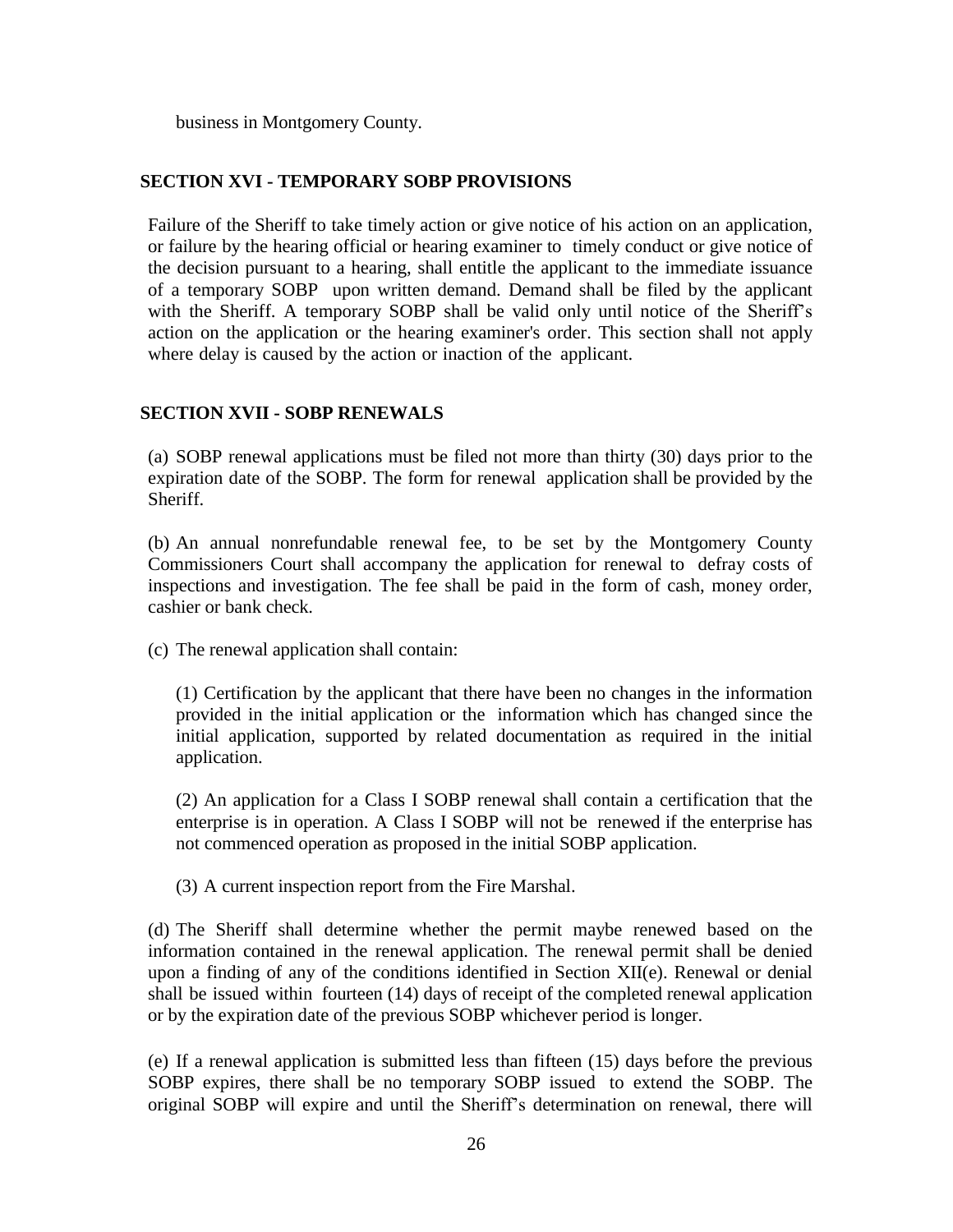be no valid SOBP for operation during that period.

(f) If an applicant fails to file its renewal application prior to the expiration of the existing SOBP, the applicant must file an application for a new SOBP and the application shall be considered as any new application.

(g) Upon written request of any interested party, filed with the Sheriff prior to issuance of a new Class I SOBP and specifically identifying existing public health and safety concerns connected with the operation of that enterprise, a public hearing will be held as provided for in Section XI.

(1) The general public and all interested parties may present to the hearings examiner Information to support recommendations to the Sheriff for conditions relating to public health and safety to be attached to the SOBP upon renewal.

(2) The request for a public hearing may be filed at any time during the year, but the hearing will be scheduled when the application for renewal of the Class I SOBP is filed. If issuance of the renewal is delayed solely to accommodate the need for the public hearing, the existing SOBP shall be automatically extended until the Sheriff issues the renewed SOBP based on the recommendations of the hearing official. The fact that there is a pending public hearing does not revive a SOBP that lapses under the provisions of subsections (e) and (f) above.

(h) If a permit has been suspended pursuant to Section XIII of these regulations, the renewed permit will be suspended until the suspension period has elapsed.

#### **SECTION XVIII – INVESTIGATION**

Upon receiving the application for a SOBP or all application for renewal, the Sheriff shall conduct an investigation to determine compliance with these regulations.

#### **SECTION XIX – INSPECTIONS**

(a) A peace officer shall make reasonable, periodic inspections of the premises of all permitted sexually oriented businesses in unincorporated Montgomery County to determine compliance with these regulations.

(b) The Fire Marshal shall make reasonable, periodic inspections of the premises of all sexually oriented businesses in unincorporated Montgomery County for fire and life safety hazards.

### **SECTION XX - TRANSFER PROHIBITED**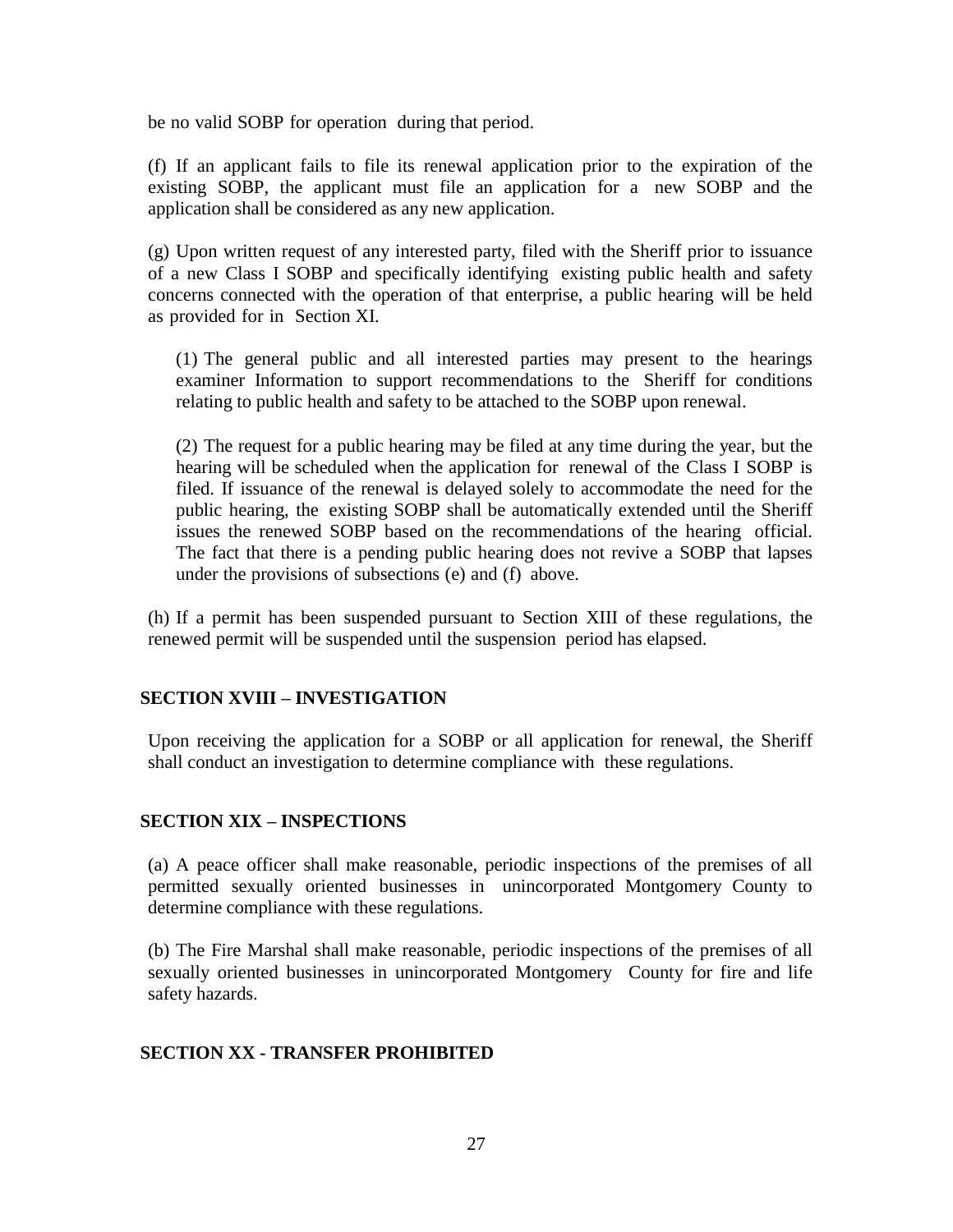(a) A Class I SOBP issued under these regulations is not transferable, assignable or divisible and it is a violation of these regulations for any person to attempt to do so. Upon transfer by bequest or operation of law upon the death of the enterprise, the SOBP will continue in effect for forty-five (45) days after the death of the enterprise. Upon the filing of a new application and posting the application with the prior SOBP, the enterprise may continue to operate until the final determination on the new SOBP. If no application is filed within forty-five (45) days, the enterprise shall be in violation of these regulations each and every day it continues to operate without a new SOBP.

(d) A Class SOBP and accompanying badge issued under these regulations are not transferable, assignable or divisible and it is a violation of these regulations for any person to attempt to do so. If the recipient of the Class II SOBP ceases to conduct business a the enterprise, the owner or enterprise operator must inform the Sheriff. The Class II SOBP and accompanying badge become ineffective and inoperative when the recipient ceases to conduct business at the enterprise.

# **SECTION XIII – LOST SOBPOR BADGE**

(a) If an SOBP or badge is lost or destroyed, a replacement may be obtained by filing a lost SOBP/badge application and paying a lost SOBP/badge fee.

(b) A replacement SOBP or badge shall be issued immediately upon confirmation of the identity of the applicant through the Sheriff's records.

- (1) A replacement badge number will be assigned for a replacement Class II SOBP.
- (2) A replacement SOBP will expire on the same date as the original SOBP.

(c) It shall not be a defense to prosecution for conducting business without an SOBP or failure to display a badge that an SOBP or SOBP or badge was lost or stolen. The enterprise may not conduct business as an enterprise, in Montgomery County, Texas, until a replacement SOBP or badge is obtained.

(d) A SOBP or badge found in the possession of any person other than the enterprise may be immediately seized by the Sheriff. The authorized SOBP holder may reclaim the permit or badge from the Sheriff's office.

## **SECTION XIV – OPERATING REQUIREMENTS FOR ENTERPRISES**

(a) A Class I SOBP enterprise has the duty to station an employee at each public entrance to the enterprise at all times during business hours. The employee shall not allow any person under the age of eighteen (18) years of age to enter the enterprise. It shall be presumed that an employee knew a person was under the age of eighteen (18) years of age unless the employee asked for and was furnished: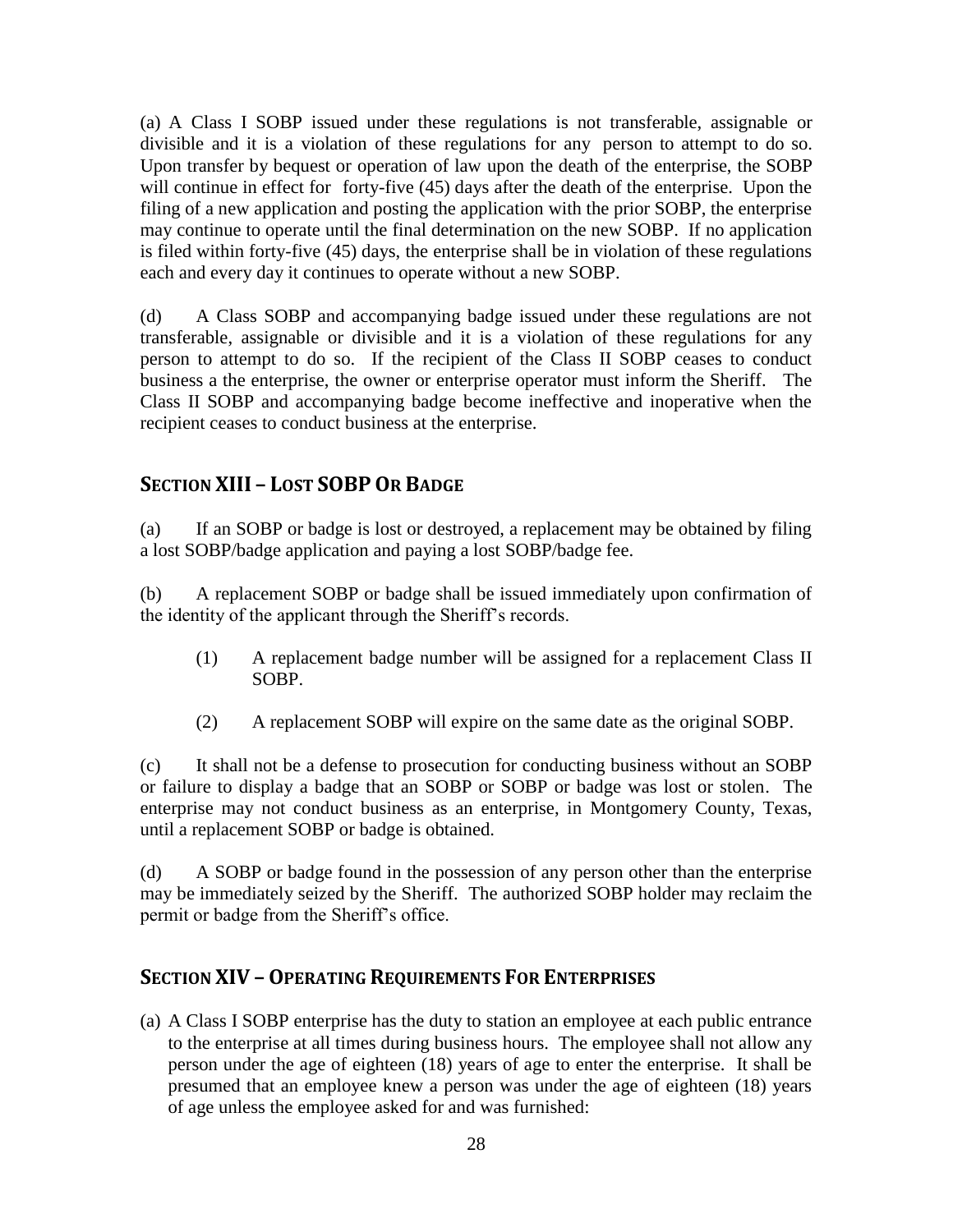- (1) A facially valid driver's, commercial operator's, or chauffeur's driver's license; or
- (2) A facially valid personal identification certificate issued by the Texas Department of Public Safety reflecting that such person is eighteen (18) years of age or older.

(b) An enterprise has the duty to maintain and make available records reflecting the times, dates and business conducted by each Class II SOBP employee at that location. The Sheriff will provide a standard format for these records which shall require a signin/out sheet and notation of the SOBP badge number. These records shall be available for inspection by the Sheriff during the hours of operation of the enterprise. These records shall be retained for at least a period of two (2) years from creation. Upon written request, the enterprise has a duty to provide a copy of the records to the Sheriff within seven (7) days of the request. It shall be a violation of these regulations to falsify these records.

(c) Each enterprise shall have the duty to post a sign obtained from the Sheriff's Office containing the following educational AIDS message at eye level adjacent to each entrance, in each public restroom and in any dressing room in an enterprise;

### **STOP AIDS. AVOID HIGH RISK BEHAVIOR. AVOID CONTACT WITH SEXUAL FLUIDS OR DIRTY NEEDLES. AIDS CAN BE TRANSMITTED BY SEX WIHTOUT CONDOMS OR BY SHARING NEEDLES.**

(d) It shall be unlawful for an owner or operator to allow the merchandise or activities of the enterprise to be visible from any point outside such enterprise. It shall be unlawful for the owner or operator to allow exterior portions of the enterprise to be painted any color other than a single achromatic color. Noting in this Section shall be construed to require the painting of an otherwise unpainted exterior portion of an enterprise. This provision shall not apply to an enterprise if the following conditions are met;

- (1) The enterprise is a part of a commercial multi-unit center; and
- (2) The exterior portions of each individual unit in the commercial multi-unit center, including the exterior portions of the enterprise, are painted the same color as one another or are painted in such a way so as to be a component of the overall architectural style or pattern of the commercial multi-unit center.

### **SECTION XV - REGULATION OF ADULT MOTELS**

(a) Evidence that a sleeping room in a hotel, motel or similar commercial establishment has been rented and vacated two (2) or more times in less than ten (10) hours creates a rebuttable presumption that the establishment is an adult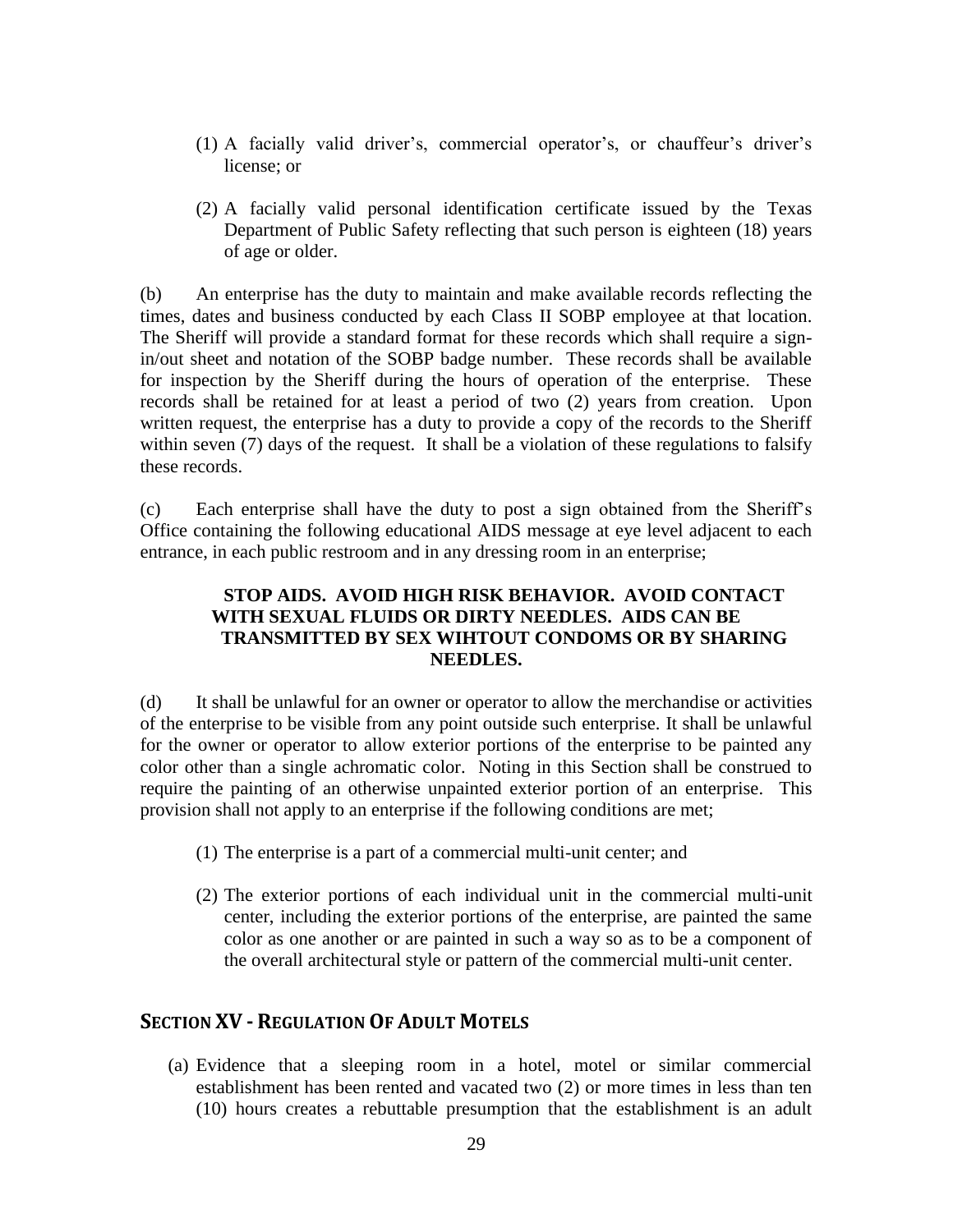motel that is an enterprise under these regulations if the motel also provides patrons with closed-circuit television transmissions, films, motion pictures, video cassettes, slides, digital videos recorded on any type of medium, or other reproduction which are characterized by the depiction or description of specified sexual activities or specified anatomical areas as defined in this section.

- (b) For purposes of this section, the terms "rent" or "subrent" mean the act of allowing a room to be occupied for any form of consideration.
- (c) An "Adult Motel" permitted pursuant to these regulations may have a resident manager living on site. This shall not be considered a dwelling under the distancing requirements of Section VIII( $a$ )(1), but no individuals under the age of eighteen (18) may live onsite.

# **SECTION XVI- REGULATION OF ENTERPRISES THAT EXHIBIT SEXUALLY EXPLICIT VISUAL MEDIA**

- (a) An enterprise, other than an adult motel, which exhibits on the premises in a viewing room of less than one hundred (150) square feet of floor space a film, video, digital video, computer programs, or other visual reproduction that depicts specified sexual activities or specified anatomical areas shall comply with the following requirements:
	- (1) the interior of the premises configured so that there is an unobstructed view from at least one manager's station of every area of the premises, excluding restrooms, that customers are allowed access for any purpose;
	- (2) maintain at least one (1) employee on duty and situated in each manager's station at all times when any customer is present inside the premises.

# **SECTION XVII- REGULATION OF MASSAGE PARLORS AND OTHER ILLEGAL ENTERPRISES**

The following categories of enterprises are prohibited in Montgomery County, Texas; escort agencies; escorts; encounter centers; any enterprise whose employees appear in a state of nudity; and massage parlors. It shall be a violation of these regulations to engage in these business activities in Montgomery County, Texas. Each person found to be engaged and or participating in the business of such an enterprise shall be subject to the penalties and enforcement provisions of these regulations.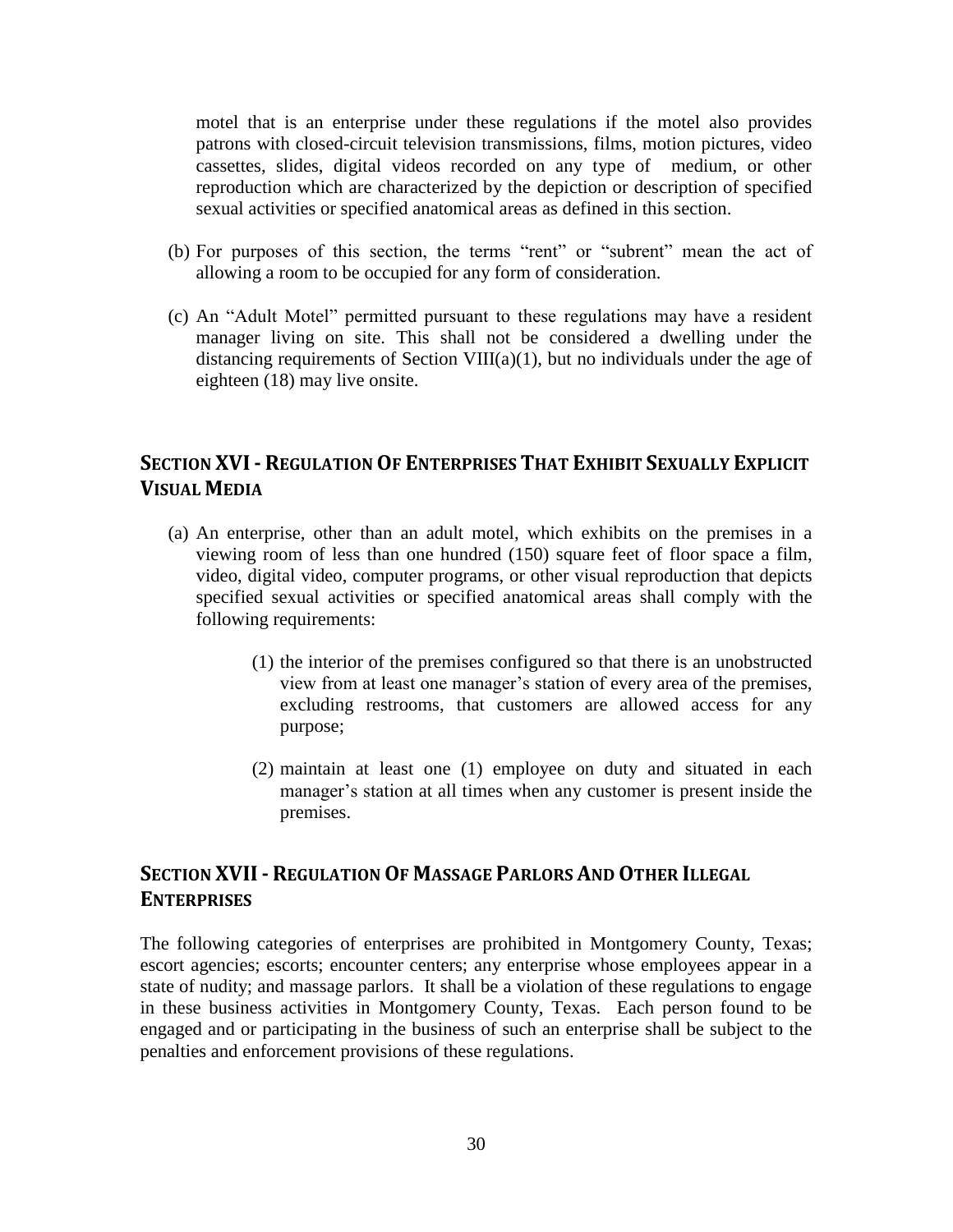## **SECTION XVIII- VIOLATIONS**

(a) The following shall be violations of these regulations punishable as authorized in Section 243.010(b) of the Local Government Code and may be punishable as authorized in chapter 234 of the Local Government Code, if applicable. Each day a violation continues constitutes, and is punishable as, a separate offense:

- (1) for any employee, owner, or operator of an enterprise to negligently allow any person below the age of eighteen (18) years to remain at the enterprise during the hours of operation;
- (2) for any person to be at an enterprise nude; however, private rooms at adult motels and designated dressing rooms for employees that are not visible or accessible to patrons are excepted from this prohibition;
- (3) for any employee, owner or operator to request or suggest that any customer, employee or individual become nude at the premises of the enterprise;
- (4) for any person to engage in, or any employee, owner or operator to allow another person to engage in, sexual intercourse, masturbation, sodomy, bestiality, oral copulation, flagellation or any other public sexual acts prohibited by law, or acts which simulate the aforesaid at or in a permitted enterprise;
- (5) for any enterprise to exhibit advertisements, displays, or other promotional materials at the premises that are characterized by specified sexual activities or specified anatomical areas and are visible from a public road, sidewalk or other public place;
- (6) for any person to conduct business as an enterprise in the area of Montgomery County covered by these regulations without a valid Class I SOBP issued in accordance with these regulations;
- (7) for an individual, who is required by these regulations to have an SOBP, to conduct business at an enterprise or for an operator or owner to allow any person to conduct business of an enterprise in the area of Montgomery County covered by these regulations without a valid Class II SOBP issued and displayed in accordance with these regulations;
- (8) for any person to counterfeit, forge, change, deface, duplicate or alter an SOBP;
- (9) for any person to knowingly make any false, fraudulent or untruthful material representation, written or oral, or in any other way knowingly conceal any material fact required in the SOBP application;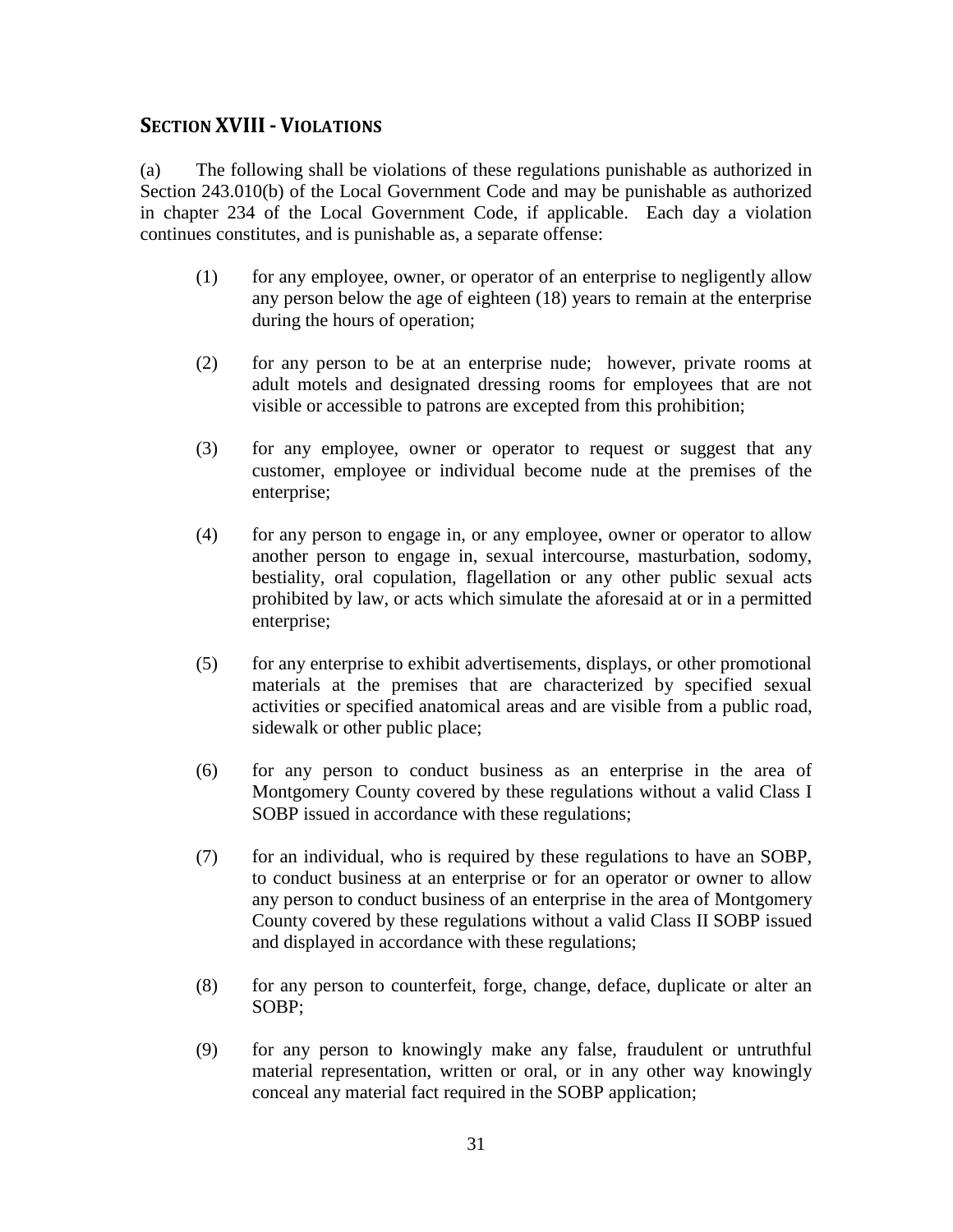- (10) for the owner or operator to fail to comply with the conditions attached to the SOBP pursuant to these regulations; each and every day the enterprise fails to comply with a SOBP condition is a violation of these regulations;
- (11) for an employee of an enterprise to provide materially false identification information to an enterprise under Section XIV;
- (12) for any person to attempt to transfer, assign or devise an SOBP;
- (13) for any person performing at an enterprise to do so less than six (6) feet from the nearest customer;
- (14) for the owner or operator of an enterprise to allow any location within the enterprise to be used for the purpose of live exhibitions unless it is marked with clear indications of the six (6) foot zone, the absence of this demarcation will create a presumption that there have been violations of these regulations during performances in the unmarked area;
- (15) for any person to offer or accept a gratuity at an enterprise unless it is done pursuant to this section; gratuities being offered to any person performing on a stage must be placed in a receptacle provided for receipt of gratuities and a tip or gratuity offered to any employee in or about the non-stage area of the enterprise shall be placed into the hand of the employee or into a receptacle provided by the employee and not upon the person or into the clothing of the employee; or
- (16) for any person conducting business at an enterprise to be in a state of intoxication or otherwise under the influence of a controlled substance, or for an operator or owner to allow any person to conduct business at an enterprise in a state of intoxication or otherwise under the influence of a controlled substance;
- (17) for an owner or operator of an enterprise to allow any person to offer a service or sell, rent or exhibit devices or any other items intended to provide sexual stimulation or sexual gratification without a valid SOBP;
- (18) for an owner or operator of an enterprise to allow an employee without a valid SOBP to conduct business at an enterprise;
- (19) for an owner or operator of an enterprise to allow any person to offer a service or sell, rent or exhibit devices or any other items intended to provide sexual stimulation or sexual gratification in a private or secluded room in the enterprise.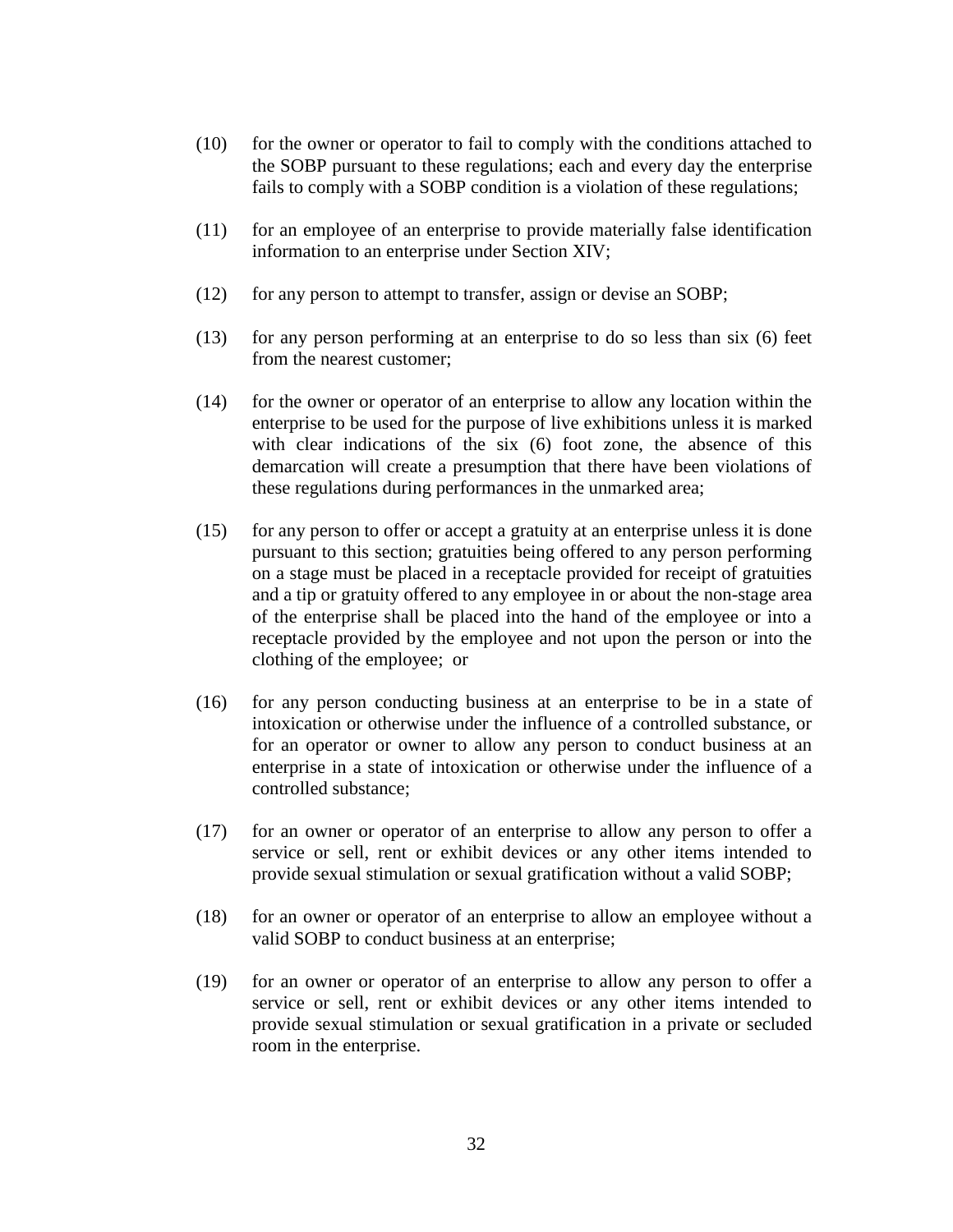## **SECTION XIX - ENFORCEMENT AND PENALTIES**

- (a) Any peace officer certified by the State of Texas may enforce these regulations.
- (b) A person commits a Class A misdemeanor offense if the person intentionally or knowingly violates these regulations and is subject to a suit to enjoin operation of the enterprise pursuant to Section 243.010 of the Local Government Code.
- (c) A person commits a Class A misdemeanor offense if the person intentionally or knowingly operates a massage parlor in violation of these regulations, pursuant to Section 234.105 of the Local Government Code.
- (d) Montgomery County is authorized to impose a civil penalty of not more than \$1,000.00 on a person who violates the prohibition on massage parlors, pursuant to Section 234.104 of the Local Government Code. After the first violation, subsequent violations subject a person to a suit to enjoin the operation or threatened operation of a massage parlor, in addition to a civil penalty and criminal penalty. Each day a violation continues is considered a separate violation for the purposes of assessing the civil penalty.
- (e) The Montgomery County Attorney is hereby authorized to file suit to recover a civil penalty and/or enjoin violations of these regulations. The Montgomery County District Attorney is hereby authorized to file suit to prosecute a criminal penalty for violations of these regulations. A suit may be initiated upon information received from private citizens or any law enforcement agency.

## **SECTION XX - SEVERABILITY**

The Commissioners Court hereby declares that it adopts these regulations and each separate part hereof. Any part of these regulations held to be invalid shall not affect the validity of the remaining portions.

## **SECTION XXI-OPERATIVE DATE**

The effective date of these revisions to the Regulations for Sexually Oriented Businesses and Massage Parlors in the Unincorporated Area of Montgomery County, Texas is May 9, 2017. To the extent these revisions conflict with the previous regulations, these revisions control.

[Remainder of page left intentionally blank]